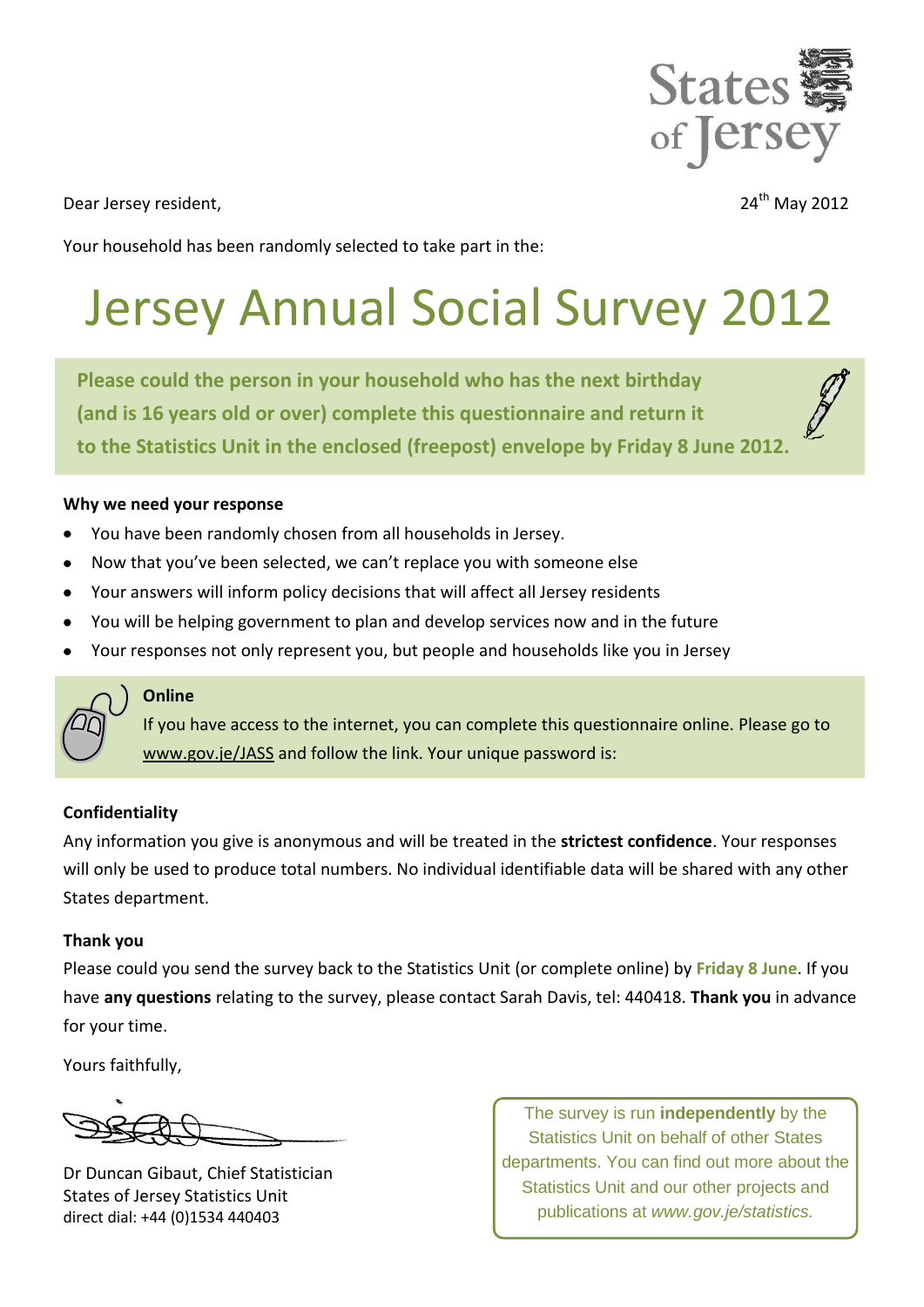### Section 1: About you

- **1.1** Are you? *(Please tick one box only)* 
	- 01<sup>O</sup> Male
	- $02$  Female

**1.2** In what year were you born?

- **1.3** What is your marital status? *(Please tick one box only)*
	- $01$  Never married
	- $02$  Married (first marriage)
	- 03 Re-married
	- $04$  Separated (but still legally married)
	- 05<sup>O</sup> Divorced
	- 06<sup>O</sup> Widowed

**1.4** Where were you born? *(Please tick one box only)*

- 01 Jersey
- $102$  Elsewhere in the British Isles\* or the Republic of Ireland
- 03 Portugal or Madeira
- 04<sup>O</sup> Poland
- <sup>05</sup> Other European country *(please specify country:* **\_\_\_\_\_\_\_\_\_\_\_\_\_\_\_\_\_***)*
- <sup>06</sup> Elsewhere *(please specify country:* **\_\_\_\_\_\_\_\_\_\_\_\_\_\_\_\_\_)**
- *\* includes: England, Wales, Scotland, Northern Ireland, other Channel Islands, Isle of Man.*

| 1.5 When did your present period of continuous residence in Jersey begin? |    |                                                                                 |  |  |  |  |
|---------------------------------------------------------------------------|----|---------------------------------------------------------------------------------|--|--|--|--|
|                                                                           |    | (Ignore periods of absence on holiday and absences during the Occupation years) |  |  |  |  |
| $^{01}$ O At birth                                                        | or | In (year)                                                                       |  |  |  |  |

**1.6** Which cultural and ethnic group do you consider you belong to?

| White:<br>$11$ O Jersey                                                                                                             | $12$ British      | $13\bigcirc$ Irish | $14\bigcirc$ Polish | <sup>15</sup> O Portuguese/Madeiran |
|-------------------------------------------------------------------------------------------------------------------------------------|-------------------|--------------------|---------------------|-------------------------------------|
| Asian:<br><sup>21</sup> O Bangladeshi <sup>22</sup> O Chinese <sup>23</sup> O Indian <sup>24</sup> O Pakistani <sup>25</sup> O Thai |                   |                    |                     |                                     |
| Black:<br>31 O African                                                                                                              | Caribbean<br>32() |                    |                     |                                     |
| Other, or mixed:<br>$41$ Please specify                                                                                             |                   |                    |                     |                                     |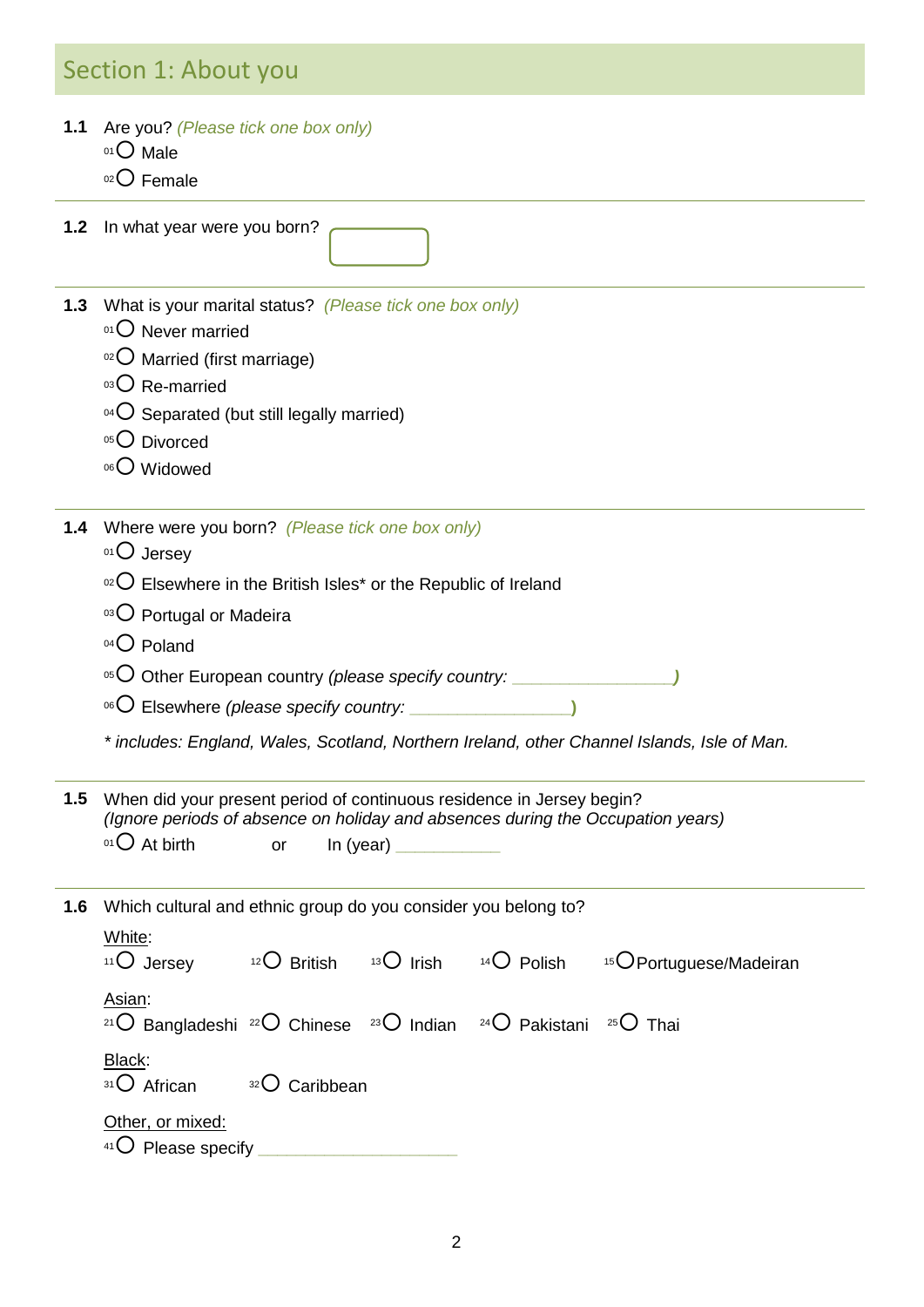#### **1.7** What is your highest **educational** qualification? *(Please exclude any professional qualifications. Tick one box only)*

- $01$  No formal qualifications
- $\alpha$ <sup>o2</sup> GNVQ/BTEC Introductory Diploma (Foundation)
- $\%$  'O' levels/CSE/GCSE/ BTEC First/ GNVQ (Intermediate)
- $04$  AS-Level
- 05 A A2-Level/ BTEC National/ GNVQ (Advanced)
- 06<sup>O</sup> First Degree
- $\overline{07}$  Higher Degree (e.g. Masters/PhD)
- <sup>08</sup> Other *(please specify:* **\_\_\_\_\_\_\_\_\_\_\_\_\_\_\_\_\_\_***)*

### Employment – your main job

**1.8** Are you currently? (*Please tick the one box which is most appropriate to you*)

|                 | $\circ$ Working for an employer                        | 06 O Unemployed, looking for work                      |
|-----------------|--------------------------------------------------------|--------------------------------------------------------|
|                 | 02 Self-employed, employing others                     | 07 Unemployed, not looking for work                    |
|                 | ®3○ Self-employed, not employing others                | $\circ$ <sup>8</sup> $\bigcirc$ In full-time education |
| 04 <sup>l</sup> | Retired                                                | 09 A homemaker                                         |
| $05$ $\bigcup$  | Unable to work due to long-term<br>sickness/disability | $10$ Other (please specify                             |

**► If you are not in employment please go to question 1.16 "Your priorities for our government"**

| 1.9 Which industry do you work in, for your main job?             |  |  |  |  |
|-------------------------------------------------------------------|--|--|--|--|
| (Please tick the <b>one box</b> which is most appropriate to you) |  |  |  |  |

- $01$  Agriculture and fishing
- $\circ$ <sup>2</sup>O Finance (including legal work)
- $03$  Construction and tradesmen
- $04$  Wholesale & retail
- $\overline{05}$  Transport & communications (including Jersey Airport, Harbours, Post & Telecom)
- 06 Private education or Private health
- $\sigma$  Hotels, restaurants and bars
- $08$  Electricity, gas and water
- 09<sup>O</sup> Public sector
- <sup>10</sup> Other, *(please specify:* \_\_\_\_\_\_\_\_\_\_\_\_\_\_\_\_\_\_\_\_\_\_*)*
- **1.10** What is your job title (for your main job)?

**1.11** How many hours do you **usually** work each week, in your main job?

*(Do not count overtime and meal breaks)* | hours per week

**\_\_\_\_\_\_\_\_\_\_\_\_\_\_\_\_\_\_\_\_\_\_\_\_\_\_\_\_\_\_\_\_\_**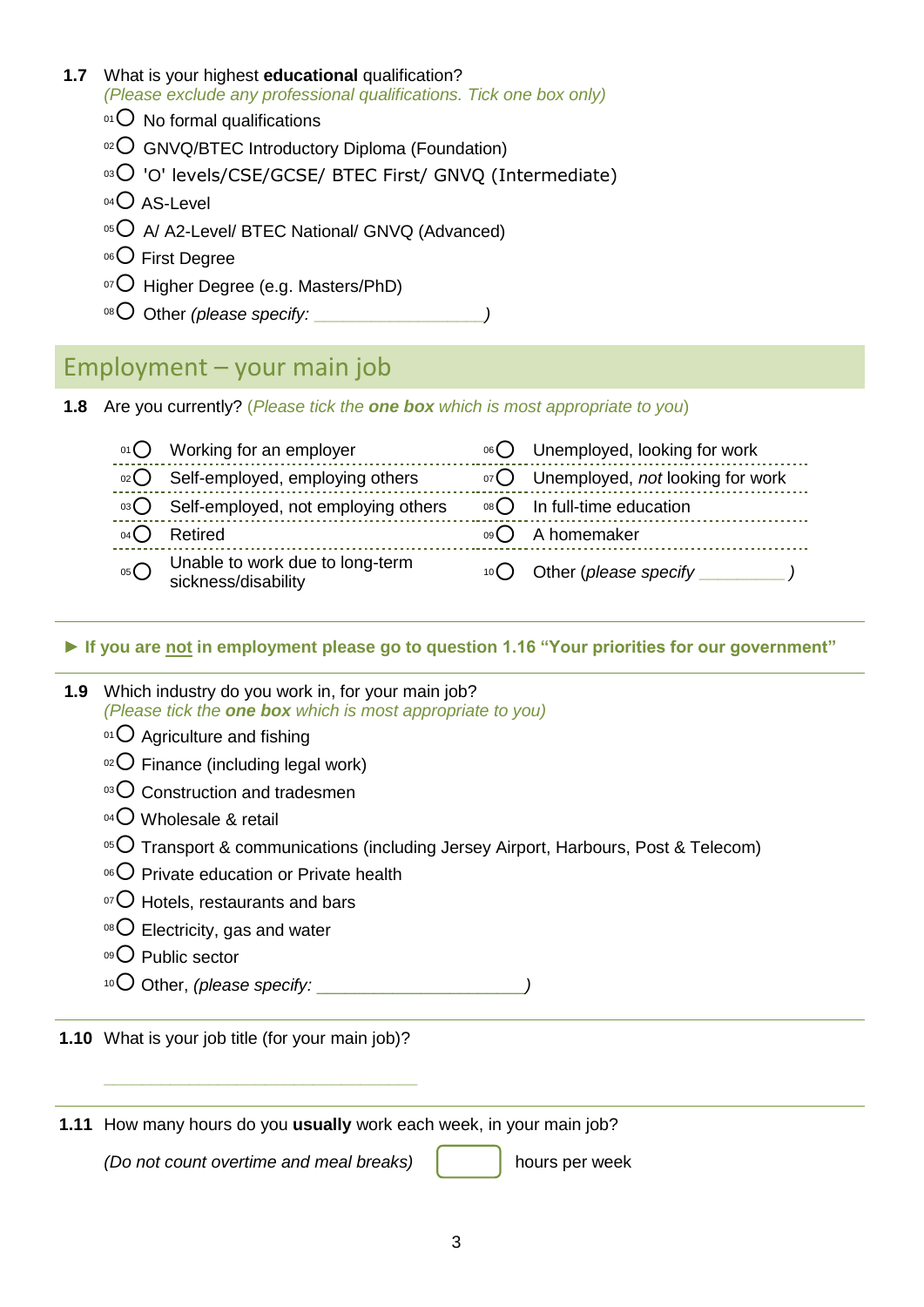### Employment continued...

**1.12** Which of the following best describes the work you do for your main job?

#### <sup>01</sup> **Routine, Semi-routine, Manual or Service occupation**

*e.g. HGV or van driver, cleaner, porter, packer, sewing machinist, messenger, labourer, waiter/waitress, bar staff, postal worker, machine operative, security guard, caretaker, farm worker, catering assistant, receptionist, sales assistant*

### <sup>02</sup> **Technical or Craft occupation**

*e.g. motor mechanic, fitter, inspector, plumber, printer, tool maker, electrician, gardener*

### <sup>03</sup> **Clerical or intermediate occupation**

*e.g. secretary, personal assistant, clerical worker, office clerk, call centre agent, nursing auxiliary, nursery nurse*

### <sup>04</sup> **Professional occupation** *(normally requiring a professional qualification)*

*e.g. accountant, solicitor, medical practitioner, scientist, civil / mechanical engineer, teacher, nurse, physiotherapist, social worker, welfare officer, artist, musician, police officer (sergeant or above), software designer, fund administrator*

#### <sup>05</sup> **Middle or Junior Manager**

*e.g. office manager, retail manager, bank manager, restaurant manager, warehouse manager, publican*

### <sup>06</sup> **Senior Manager**

*(usually responsible for planning, organising and co-ordinating work) e.g. finance manager, chief executive* 

### <sup>07</sup> **Not sure**

**1.13** Do you currently do any other paid employment, *in addition to your main job, for more than 3 hours a week*?

 $\Box$  Yes – for an employer

 $\Box$  Yes – self-employed

No ... **►** please go to question 1.16 "Your priorities for government"

**1.14** How many additional jobs do you have? Please enter a number below, entering "0" if none

**\_\_\_\_\_\_** jobs *in addition to my main job*

**1.15** How many hours do you usually work each week, **in your additional jobs**?

*(Do not count overtime and meal breaks)*  $\begin{bmatrix} 1 & 1 \\ 1 & 1 \end{bmatrix}$  hours per week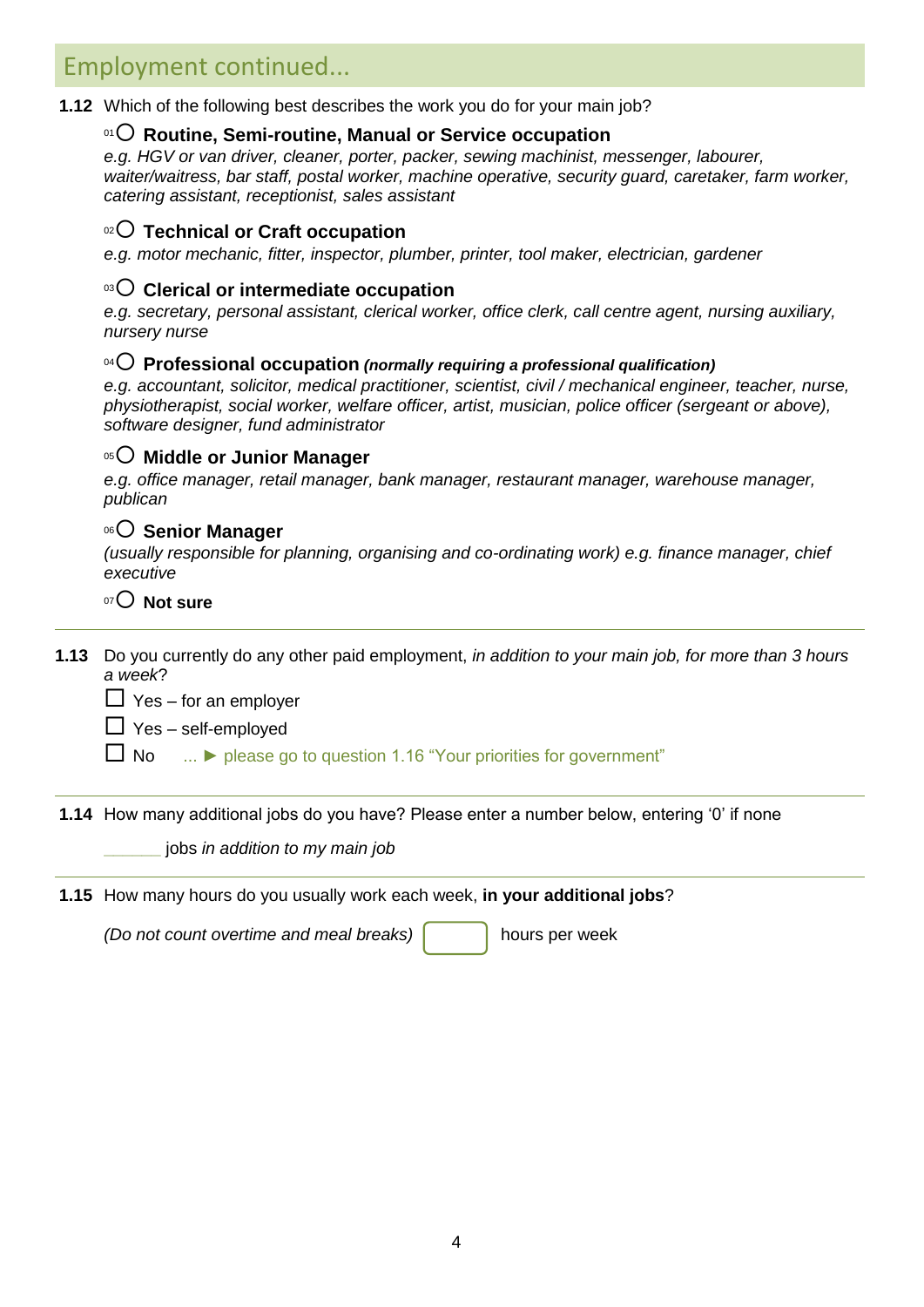### Your priorities for government

- **1.16** Suppose the government had to choose between increasing taxes and spending more on services, or decreasing taxes and spending less on services, which one do you think it should choose?
	- $10^1$  Reduce taxes and spend less on health, education and social benefits
	- $\rm{^{02}O}$  Keep taxes and spending on these services at the same level as now
	- $103$  Increase taxes and spend more on health, education and social benefits

#### **1.17** Which three of these areas do you think our government in Jersey should focus on? *Please tick up to three*

- $\Box$  Make buying a property more affordable
- $\Box$  Help the unemployed find jobs
- $\Box$  Improve public services such as education and health
- $\Box$  Keep taxes for individuals as low as possible
- $\Box$  Control inward migration
- $\Box$  Help businesses in Jersey grow
- $\Box$  Protect the countryside and open spaces
- $\Box$  Other *(please specify*

Without any inward migration, our population will 'age' – that is, in the future we will have more pensioners and relatively fewer workers to support them.

On the other hand, inward migration will increase our overall population size.

**1.18** How concerned are you about current levels of inward migration in Jersey?

- 01 Very concerned
- $02$  Fairly concerned
- 03 O Not very concerned
- $04$  Not at all concerned

**1.19** How acceptable is future inward migration to Jersey if it...

| Please tick one on each row                                            | Very<br>acceptable | Fairly<br>acceptable | Not very<br>acceptable | Not at all<br>acceptable |
|------------------------------------------------------------------------|--------------------|----------------------|------------------------|--------------------------|
| keeps taxes for individuals as low as possible?                        | 01()               | 02(                  | 03 (                   | 04 L                     |
| helps to maintain businesses and job<br>opportunities?                 | 01()               | $02$ (               | 03 (                   | 04(                      |
| makes sure we have enough workers to<br>support the ageing population? | 01()               | $02$ (               | 03 (                   | $04$ $\left($            |
| means our pensionable age can be kept as low<br>as possible?           | 01()               | 02(                  | 03(                    | $04$ $\left($            |
| leads to better public services such as<br>education and health?       | 01 (               | 02 <sub>0</sub>      | 03 (                   |                          |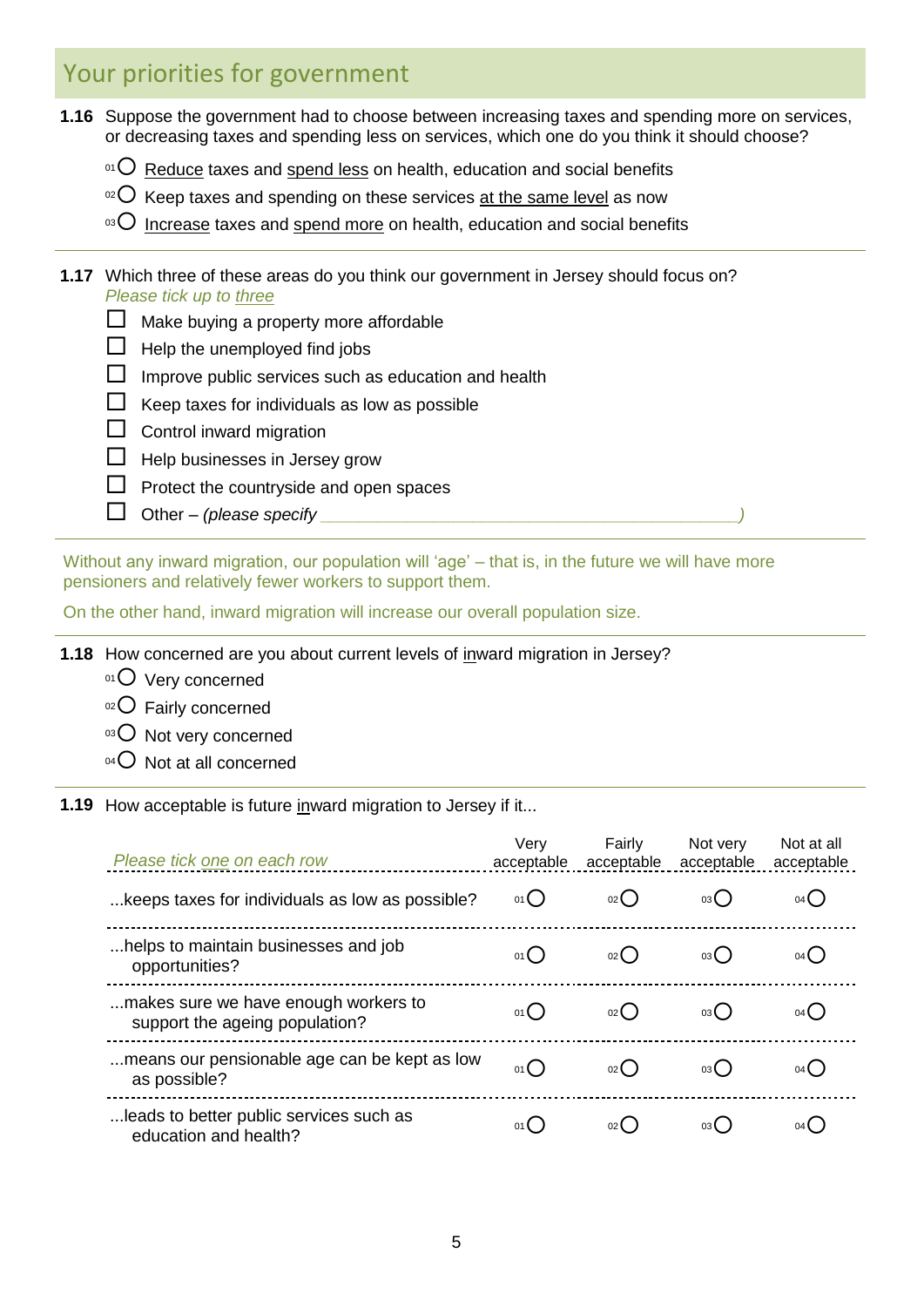### Your priorities for government continued...

**1.20** How concerned are you that future inward migration could...

| Please tick one on each row                  | Very<br>concerned | Fairly<br>concerned | Not very<br>concerned | Not at all<br>concerned |
|----------------------------------------------|-------------------|---------------------|-----------------------|-------------------------|
| reduce number of jobs for current residents? | 01()              | 02(                 | 03()                  | $04$ $\left($           |
| increase house prices and rents?             | 01()              | 02()                | 03()                  | $04$ $\left($           |
| increase demand on schools and hospitals?    | 01()              | $02$ (              | 03(                   | $04$ (                  |
| lead to less countryside and open spaces?    | 01()              | 02()                | 03()                  | $04$ (                  |
| lead to more housing in built-up areas?      | 01()              | $02$ (              | 03(                   | $04$ $\left($           |
| lead to another issue?<br>(Please specify    | 01()              | 02(                 | 03 (                  | 04 L                    |

### Income support

Income support is a benefit for low income families. Currently, to apply for income support, one adult in the family must have lived here continuously for at least the previous 5 years.

- **1.21** What do you think the minimum length of living in Jersey should be before new residents can apply for income support?
	- $01$  0 years
	- $02$  1 4 years
	- $03$  5 years
	- $^{04}$  $O$  6 9 years
	- $05$  10 or more years

### Getting involved

- **1.22** Did you vote in the elections last year (October 2011)?
	- 01<sup>O</sup> Yes
	- $02$  No
	- 03 Can't remember
- **1.23** Which of these statements comes closest to your own attitude towards the services provided by the States of Jersey?
	- $\degree$ <sup>01</sup> I'm not interested as long as they do their job
	- <sup>02</sup> I'd like to know what they're doing, but don't want to be involved
	- $\circ$ <sup>3</sup>O I'd like to have more of a say
	- $04$  I'd like to become actively involved
	- $05$  I have a say, or am actively involved, already
	- 06<sup>O</sup> Don't know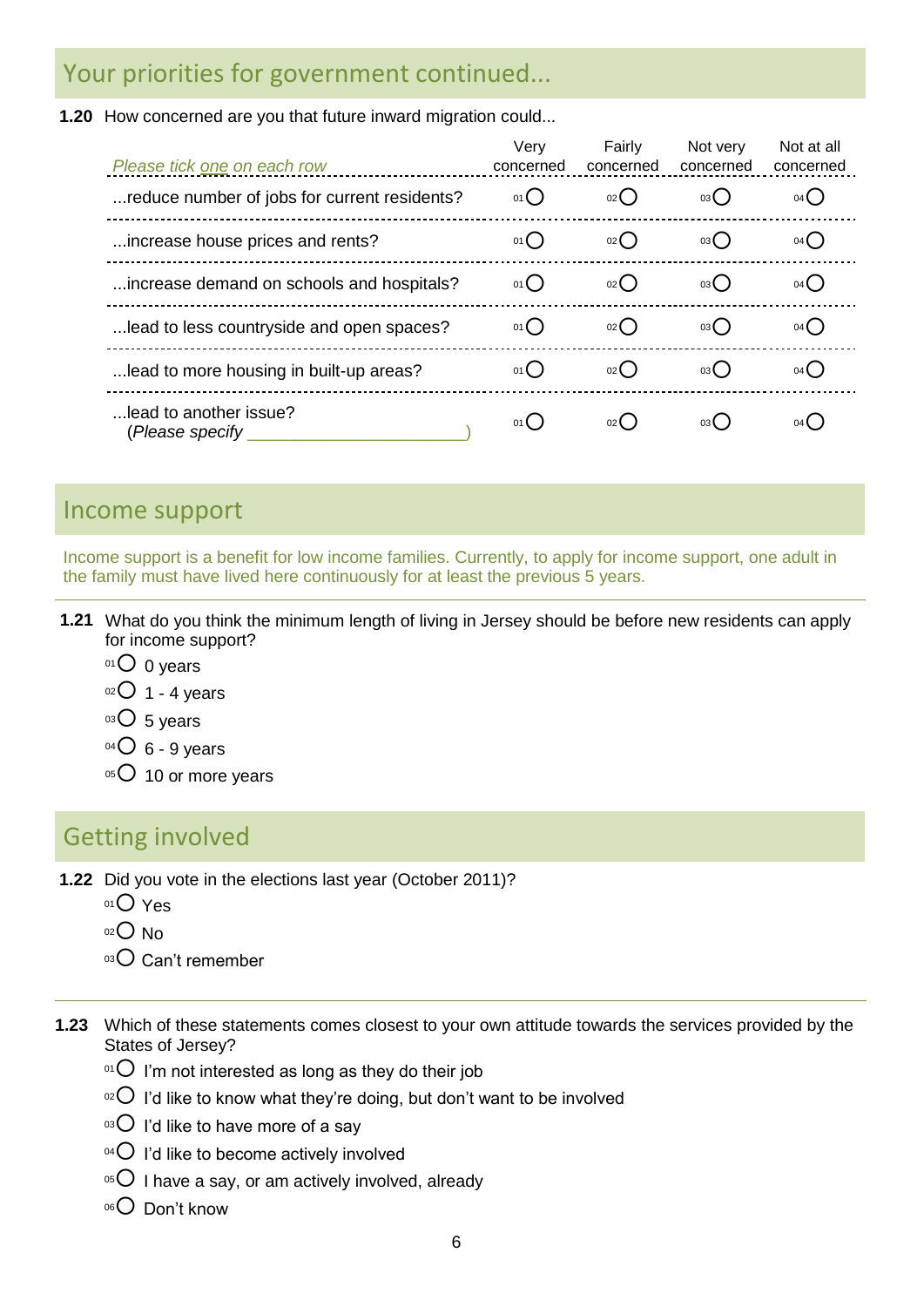# Jersey-French ("Jèrriais")

- **2.1** Which of the following best describes how well you understand **written** Jersey-French (Jèrriais)?
	- $01$  I can fully understand Jèrriais articles
	- $10^{20}$  I can usually understand articles written in Jèrriais
	- $103$  I can recognise some common words and/or phrases written in Jèrriais
	- $^{04}$  I can't understand Jèrriais written words

**2.2** Which of the following best describes how well you understand **spoken** Jèrriais?

- $01$  I can fully understand someone speaking Jèrriais
- $10^{2}$  I can usually understand someone speaking Jèrriais
- $10^{35}$  I can recognise some common words and/or phrases spoken in Jèrriais
- $04$  I can't understand someone speaking in Jèrriais
- **2.3** Which of the following best describes how well you can **write** Jèrriais?
	- $01$  I can write fluently in Jèrriais
	- $10^{2}$  I can write some common words and/or phrases in Jèrriais
	- $03$  I can't write in Jèrriais
- **2.4** Which of the following best describes how well you can **speak** Jèrriais?
	- $01$  I can speak Jèrriais fluently
	- $02$  I can speak a lot of Jèrriais
	- $03$  I can speak a little Jèrriais
	- $104$  I can speak some common words and/or phrases in Jèrriais
	- 05 I can't speak Jèrriais

# Jersey Library

**2.5** In the last 12 months, have you used Jersey"s public library service?

*(this includes visiting or contacting the Town Library at Halkett place, Les Quennevais branch library, the online library service, the Home Library service, or the Mobile Library service)*

- $01$  Yes
- $02$  No
- **2.6** How satisfied were you with the library service provided?
	- 01 Very satisfied
	- $02$  Fairly satisfied
	- $03$  Neither satisfied nor dissatisfied
	- $04$  Fairly dissatisfied
	- $05$  Very dissatisfied
	- $06$  Don't know / not applicable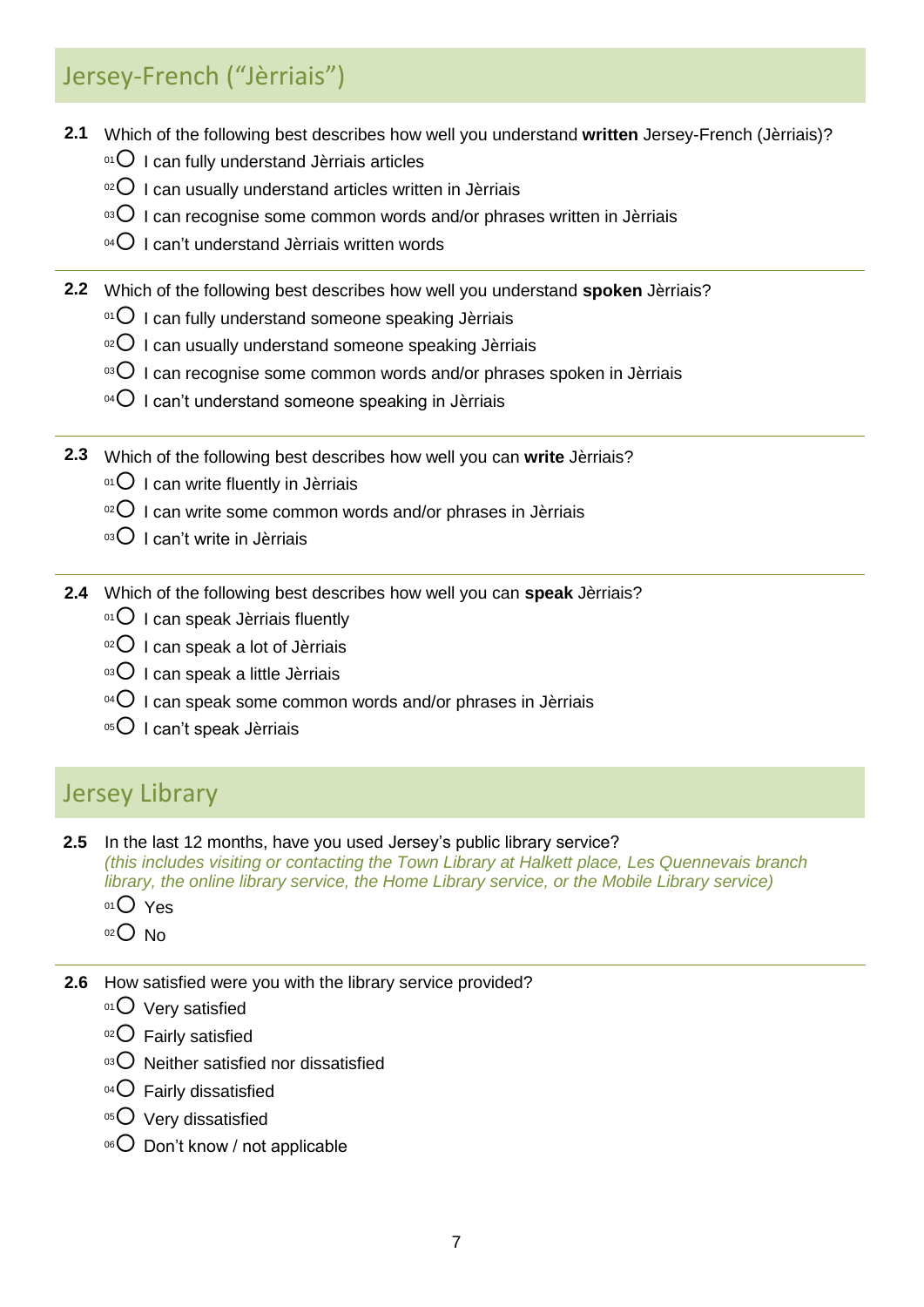### Internet Access

**2.7** Does your household have access to the internet? *(Please tick all that apply)*

- $\Box$  Yes broadband connection
- $\Box$  Yes dial-up connection
- $\Box$  Yes through 3G
- $\Box$  No

**2.8** How often do you use the internet…

|                       | Never | Less often<br>than monthly | Monthly         | Week            | Daily |
|-----------------------|-------|----------------------------|-----------------|-----------------|-------|
| $\ldots$ for work?    | 01 L  | $02$ (                     | 03 L            | $04$ (          | 05 C  |
| for personal reasons? | 01()  | 02 <sup>l</sup>            | 03 <sup>l</sup> | 04 <sup>l</sup> |       |

**► If you don't use the internet, please answer the next question**

#### **► If you do use the internet, go to question 2.10**

**2.9** If you don"t access the internet, why not? *(If you do access the internet, please go to question 2.10)*

- $\Box$  Not interested
- $\Box$  Can't afford a computer
- $\Box$  Don't have a computer at home
- $\Box$  Lack of confidence or skill
- $\Box$  Cost of internet access
- $\Box$  No time
- $\Box$  Feel too old
- Other *(please specify***\_\_\_\_\_\_\_\_\_\_\_\_\_\_\_\_\_\_\_\_\_\_\_\_\_\_\_\_\_\_\_\_\_***)*

### **► If you don't use the internet, please go to question 2.16 "Local news"**

**2.10** Which devices do you use to **access the internet** currently? *(Please tick all that apply)*

- $\Box$  Computer at home
- $\Box$  Computer at work
- $\Box$  Computer at library or internet café
- $\Box$  Mobile phone (eg. smartphone)
- $\Box$  Mobile device (eg. iPad or similar)
- Other *(please specify:* \_\_\_\_\_\_\_\_\_\_\_\_\_\_*)*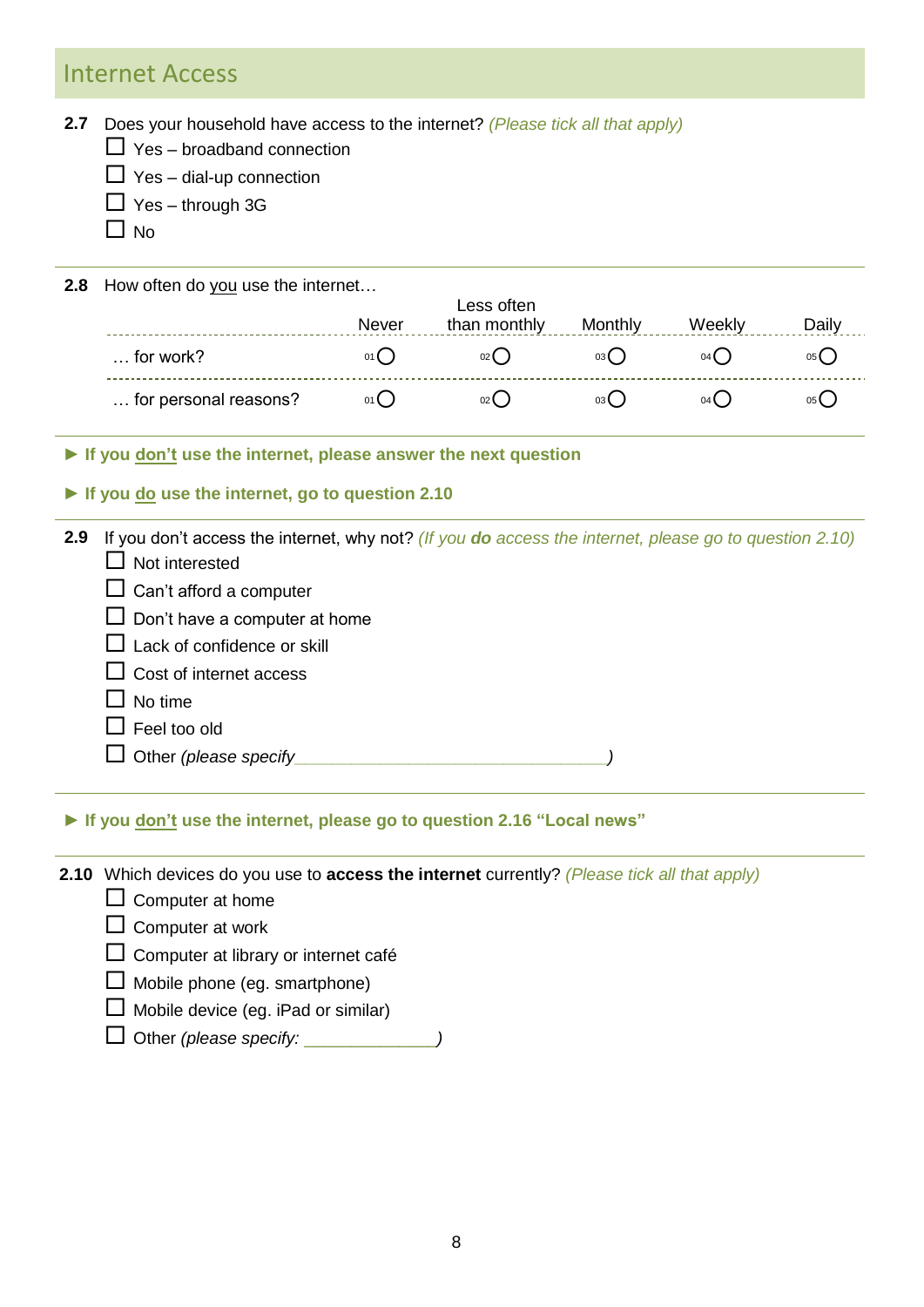### www.gov.je

#### **2.11** Do you use the *[www.gov.je](http://www.gov.je/)* site currently?

- <sup>01</sup> Yes ... **►**please answer the next question
- <sup>02</sup> No ... **►**please go to question 2.13
- **2.12** How helpful do you find the *[www.gov.je](http://www.gov.je/)* site?
	- 01 Very helpful
	- 02 Quite helpful
	- 03 O Not very helpful
	- $04$  Not at all helpful

### **2.13** Do you use Twitter?

- $01O$  Yes
- $02$  No
- **2.14** If you use Twitter, do you follow @StatesOfJersey?
	- $01$  Yes
	- $02$  No
- **2.15** Do you use a social networking site such as Facebook or Bebo?
	- $01O$  Yes
	- $02$  No

### Local news

### **2.16** How often do you follow local Jersey news through the following media?

|                            | Daily or<br>almost daily | Weekly             | <b>Monthly</b> | Less than<br>monthly | Never             |
|----------------------------|--------------------------|--------------------|----------------|----------------------|-------------------|
| Newspaper - JEP            | $01$ $\bigcirc$          | O(2C)              | 03             | $04$ <sup>O</sup>    | 05                |
| Radio - Channel103         | $01$ $\bigcirc$          | O(2C)              | 03             | $04$ $\bigcirc$      | $05$ <sup>O</sup> |
| Radio - BBC Radio Jersey   | $01$ $\bigcirc$          | 02                 | 03()           | 04()                 | $05$ <sup>O</sup> |
| TV news - Channel TV       | 01                       | O(2C)              | 03()           | $04$ <sup>O</sup>    | 05                |
| TV news - BBC Jersey       | $01$ $\bigcirc$          | O(2C)              | 03             | $04$ <sup>O</sup>    | $05$ <sup>O</sup> |
| Website - channel103.com   | $01$ $\bigcirc$          | $_{02}$ $\bigcirc$ | 03()           | $04$ <sup>O</sup>    | $05$ <sup>O</sup> |
| Website - channelonline.tv | 01                       | O(2C)              | 03()           | $04$ <sup>O</sup>    | $05$ <sup>O</sup> |
| Website - thisisjersey.com | $01$ $\bigcirc$          | O(2C)              | 03             | $04$ $\bigcirc$      | 05                |
| Other (please specify:     | 01()                     | $_{02}$ $\bigcirc$ | 03()           | 04()                 | 05                |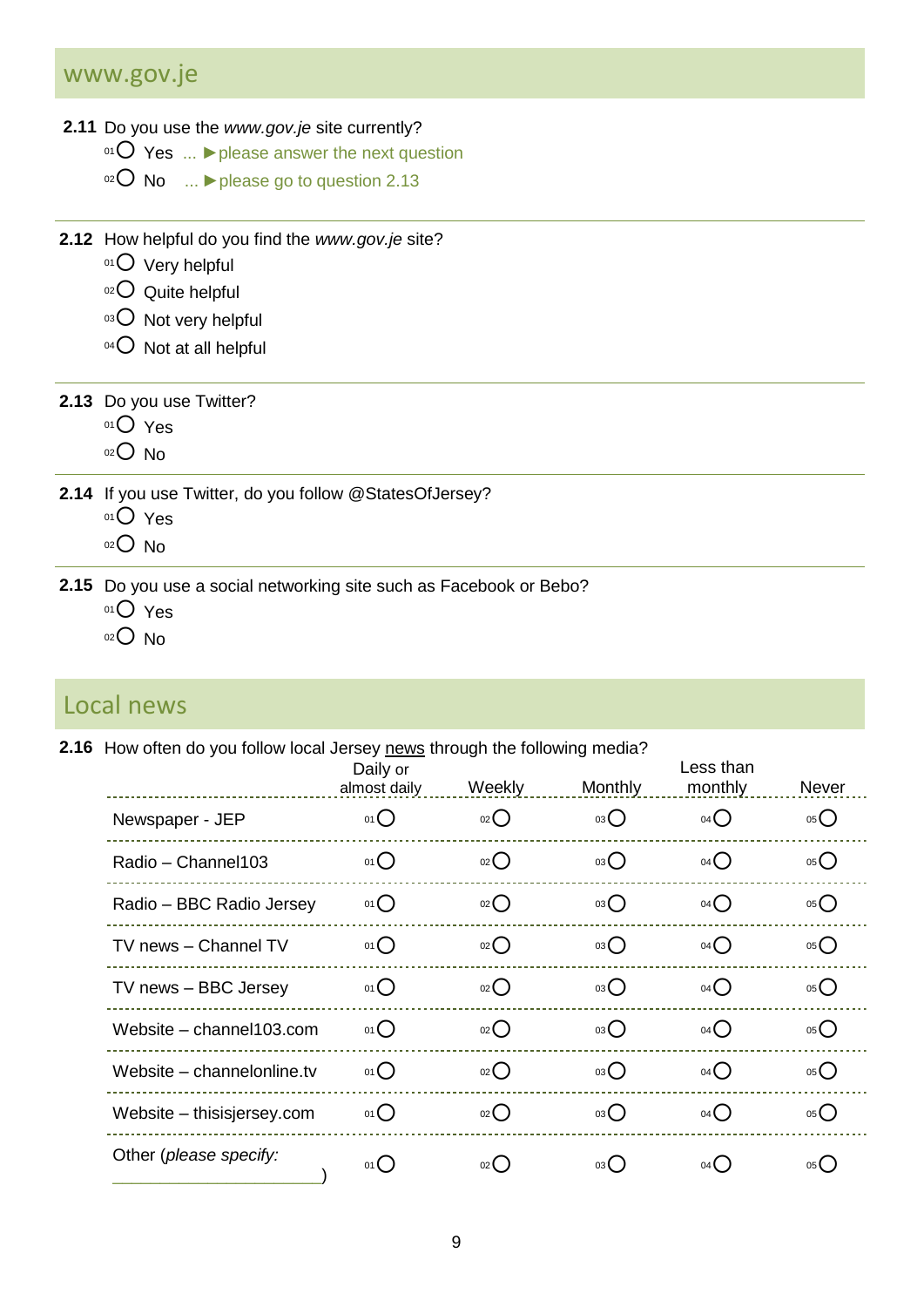### Housing

**3.1** What type of property does your household occupy? *(Please tick one box only)*

- 01<sup>O</sup> Bedsit
- 02 **C** Flat or maisonette
- 03 O Semi-detached/terraced house or bungalow
- $04$  Detached house or bungalow

| 3.2 | What is the type of accommodation? (Please tick one box only)<br>$01$ Owner occupied<br>02 Old peoples/retirement home<br><sup>03</sup> O States or housing trust rent<br><sup>04</sup> $\bigcirc$ Parish trust rent<br>05 Qualified Private rent                         | <sup>06</sup> O Staff/service accommodation<br>$\rm{O}$ Lodger paying rent in private household<br><sup>08</sup> O Registered lodging house<br><sup>09</sup> O Other Non-qualified accommodation |  |  |  |  |
|-----|---------------------------------------------------------------------------------------------------------------------------------------------------------------------------------------------------------------------------------------------------------------------------|--------------------------------------------------------------------------------------------------------------------------------------------------------------------------------------------------|--|--|--|--|
| 3.3 | Is your home sheltered or disabled housing?<br>Sheltered/disabled housing is designed so that elderly or physically disabled people can live independently.<br>The homes are often built in groups and provided with a warden or emergency call facilities.<br>$01()$ Yes |                                                                                                                                                                                                  |  |  |  |  |

- **3.4** How many bedrooms are there for use by your household?
- **3.5** How would you rate your home's suitability *for you and your household* in terms of its:

|                    | Very<br>suitable | Fairly<br>suitable | Not very<br>suitable | Not at all<br>suitable |
|--------------------|------------------|--------------------|----------------------|------------------------|
| Location           | 01()             | 02(                | 03 (                 | $04$ $\left($          |
| <b>Size</b>        | 01()             | 02(                | 03 (                 | 04(                    |
| Standard of repair | 01()             | 02(                | 03(                  | $04$ (                 |
| Layout inside      | 01(              | $02$ (             | 03 (                 | $04$ (                 |

- **3.6** Overall, how satisfied are you with your current housing?
	- 01 Very satisfied
	- 02 Fairly satisfied
	- 03 O Not very satisfied
	- $04$  Not at all satisfied

**3.7** Does anyone in your household have residential qualifications\*? *(Please tick one box only)*

<sup>01</sup> Yes …**►**please go to the next question

<sup>02</sup> No …**►**please go to question **3.9**

*\* A person who is qualified under Jersey Housing Law and entitled to purchase a property in Jersey*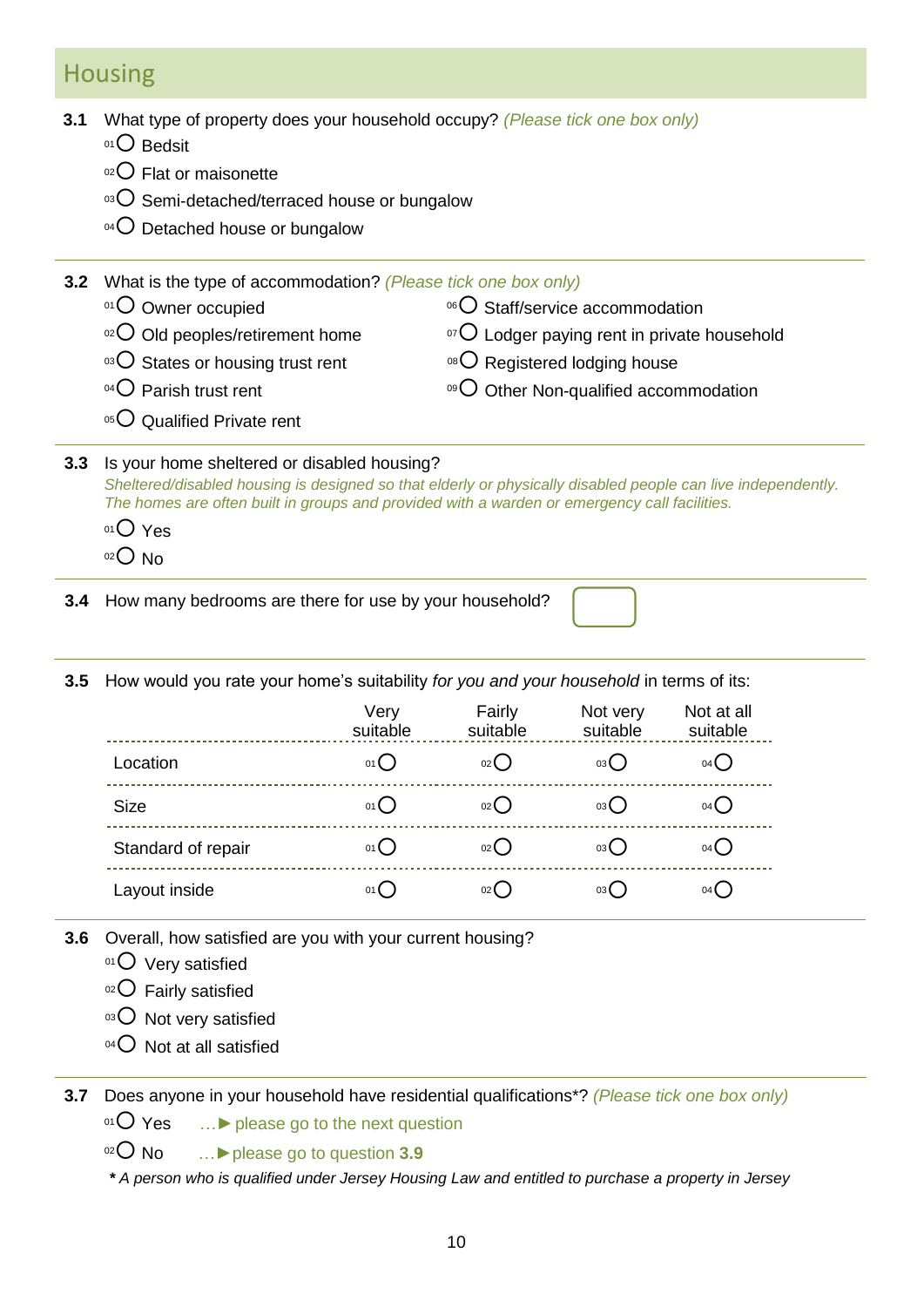# Housing continued...

| 3.8  | If yes, which residential category are they qualified under?<br>(Please tick all that apply to the adults in your household)                                                                                            |  |  |  |  |  |
|------|-------------------------------------------------------------------------------------------------------------------------------------------------------------------------------------------------------------------------|--|--|--|--|--|
|      | a to h category (through a time of living on the Island or through family connections)                                                                                                                                  |  |  |  |  |  |
|      | $\Box$ j category ("Essentially employed", approved by the Population Office)                                                                                                                                           |  |  |  |  |  |
|      | k category (consent given on social or economic grounds)                                                                                                                                                                |  |  |  |  |  |
|      | Don't know                                                                                                                                                                                                              |  |  |  |  |  |
| 3.9  | How many people, <i>including yourself</i> , live in your household (excluding lodgers)?                                                                                                                                |  |  |  |  |  |
|      | (Please enter numbers in boxes below)                                                                                                                                                                                   |  |  |  |  |  |
|      | Pensioners (over 64yrs)                                                                                                                                                                                                 |  |  |  |  |  |
|      | Adults (aged 16 to 64yrs)                                                                                                                                                                                               |  |  |  |  |  |
|      | Children aged 11 to 15                                                                                                                                                                                                  |  |  |  |  |  |
|      | Children aged 5 to 10                                                                                                                                                                                                   |  |  |  |  |  |
|      |                                                                                                                                                                                                                         |  |  |  |  |  |
|      | Children aged 0 to 4                                                                                                                                                                                                    |  |  |  |  |  |
|      | <b>3.10</b> How many lodgers live in your household? (Enter '0' if none)                                                                                                                                                |  |  |  |  |  |
|      |                                                                                                                                                                                                                         |  |  |  |  |  |
| 3.11 | Are there any members of your household who have moved to Jersey to live within the last 3<br>years?                                                                                                                    |  |  |  |  |  |
|      | <sup>01</sup> $\overline{O}$ Yes - How many ( <i>including yourself</i> )?                                                                                                                                              |  |  |  |  |  |
|      | $O02$ No                                                                                                                                                                                                                |  |  |  |  |  |
|      | 3.12 Are any members of your household planning to move to another property in the next 3 years?<br>$^{01}$ O Yes  I please go to the next question<br><sup>02</sup> O No  ► please go to question 3.27 "Money matters" |  |  |  |  |  |
| 3.13 | How many members of your household are planning to move to another property in the next 3<br>years?<br>$^{01}$ O Everyone or how many?                                                                                  |  |  |  |  |  |
|      | 3.14 How many separate properties will you be looking for in total?<br>For example if all members of your household want to move to a different property, you will be                                                   |  |  |  |  |  |

- *looking for one additional property.*
- *If one member of the household is planning on moving to one property, and the rest of the*   $\bullet$ *household are staying in your current home, you will be looking for one additional property.*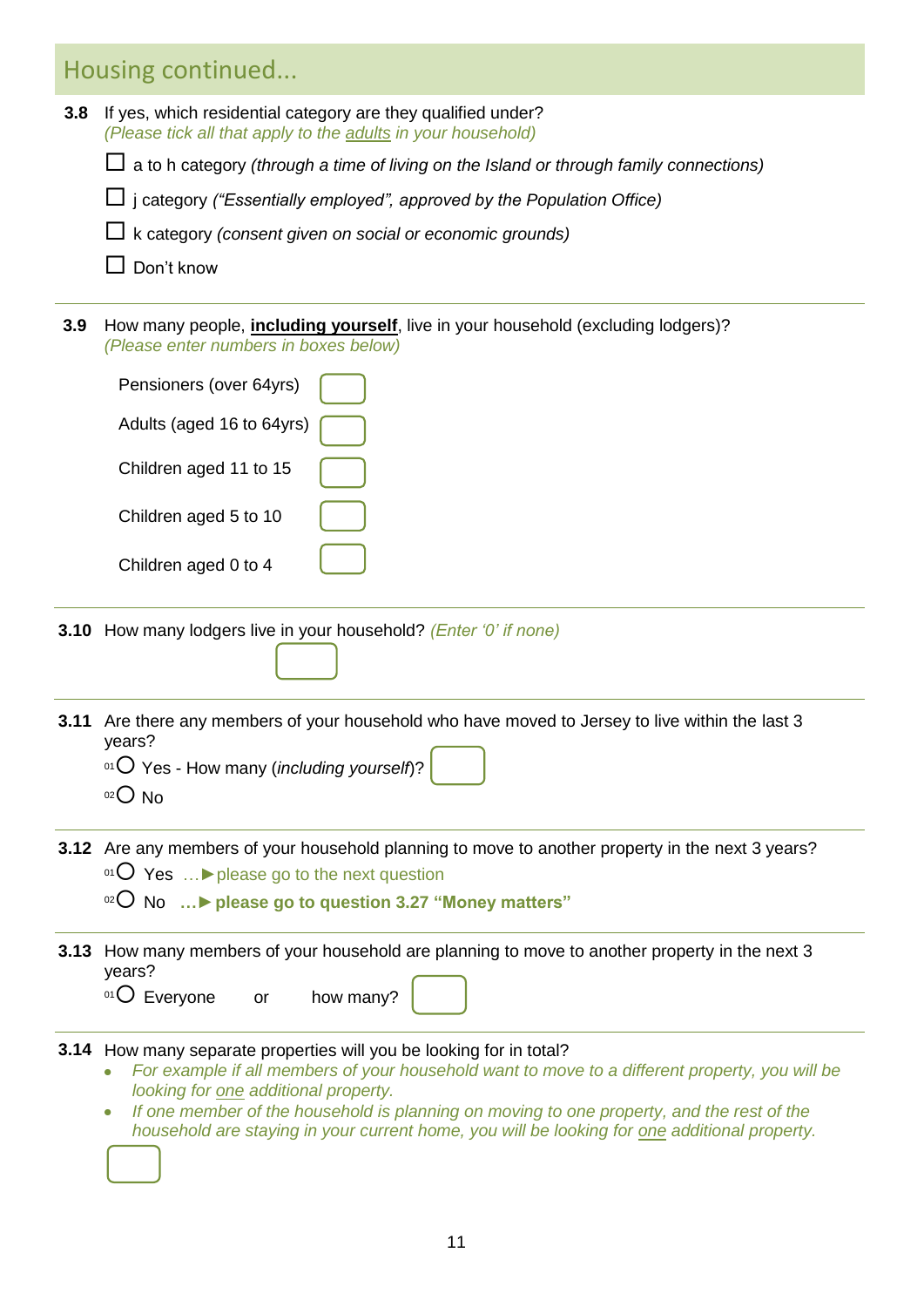### Housing continued...

**3.15** Would you consider applying to rent a States or housing trust property?

- 01<sup>O</sup> Yes
- $02$  No
- 03 Not sure
- **3.16** If you wouldn't consider applying to rent a States or housing trust property, why not? *(Please tick any that apply)*
	- $\Box$  No need to
	- $\Box$  Already live in a States or housing trust property
	- $\square$  Do not want to live in a States or housing trust property
	- $\Box$  Not eligible for a States or housing trust property
	- $\square$  Don't know enough about it
	- $\Box$  Other please specify  $\Box$

#### **Please answer the following questions for each property that members of your household will be looking to move to in the next 3 years.**

*If members of your household will be looking to move into more than one additional property in the next 3 years, please use these columns to tell us about their needs*

| 3.17 | Will it be:<br>$01$ In Jersey                     | Property 2<br>01(                   | Property 3<br>01()                        |
|------|---------------------------------------------------|-------------------------------------|-------------------------------------------|
|      | 02()<br>Elsewhere                                 | 02                                  | 02                                        |
| 3.18 | Will you want a:                                  | Property 2                          | Property 3                                |
|      | $^{01}$ O Flat or maisonette                      | $01$ $\bigcap$                      | $01$ $\bigcap$                            |
|      | 02 House or bungalow                              | $02$ $\left($                       | $02$ <sup><math>\left(</math></sup>       |
| 3.19 | Will you want to:                                 | Property 2                          | Property 3                                |
|      | $01$ Buy (with a mortgage)                        | 01()                                | 01()                                      |
|      | 02<br>Buy (without a mortgage)                    | $02$ $\left($                       | $02$ <sup><math>\left(</math></sup>       |
|      | 03 Rent (privately)                               | 03(                                 | $03$ <sup><math>\bigcirc</math></sup>     |
|      | $^{04}$ Rent (from States, parish, housing trust) | $04$ <sup><math>\left(</math></sup> | $04$ <sup><math>\binom{1}{2}</math></sup> |
| 3.20 | If you are not looking to buy the property, why   |                                     |                                           |
|      | is this?                                          | Property 2                          | Property 3                                |
|      | Can't afford to                                   |                                     |                                           |
|      | Not ready for a long-term commitment              |                                     |                                           |
|      | Other reason - please specify                     |                                     |                                           |
| 3.21 | How many bedrooms will you need?                  | Property 2                          | Property 3                                |
|      | 01 One                                            | 01()                                | 01()                                      |
|      | $02$ Two                                          | $02$ (                              | 02(                                       |
|      | 03 Three                                          | 03 <sup>°</sup>                     | 03(                                       |
|      | <sup>04</sup> $\bigcirc$ Four or more             | 04<                                 | $04$ $\bigodot$                           |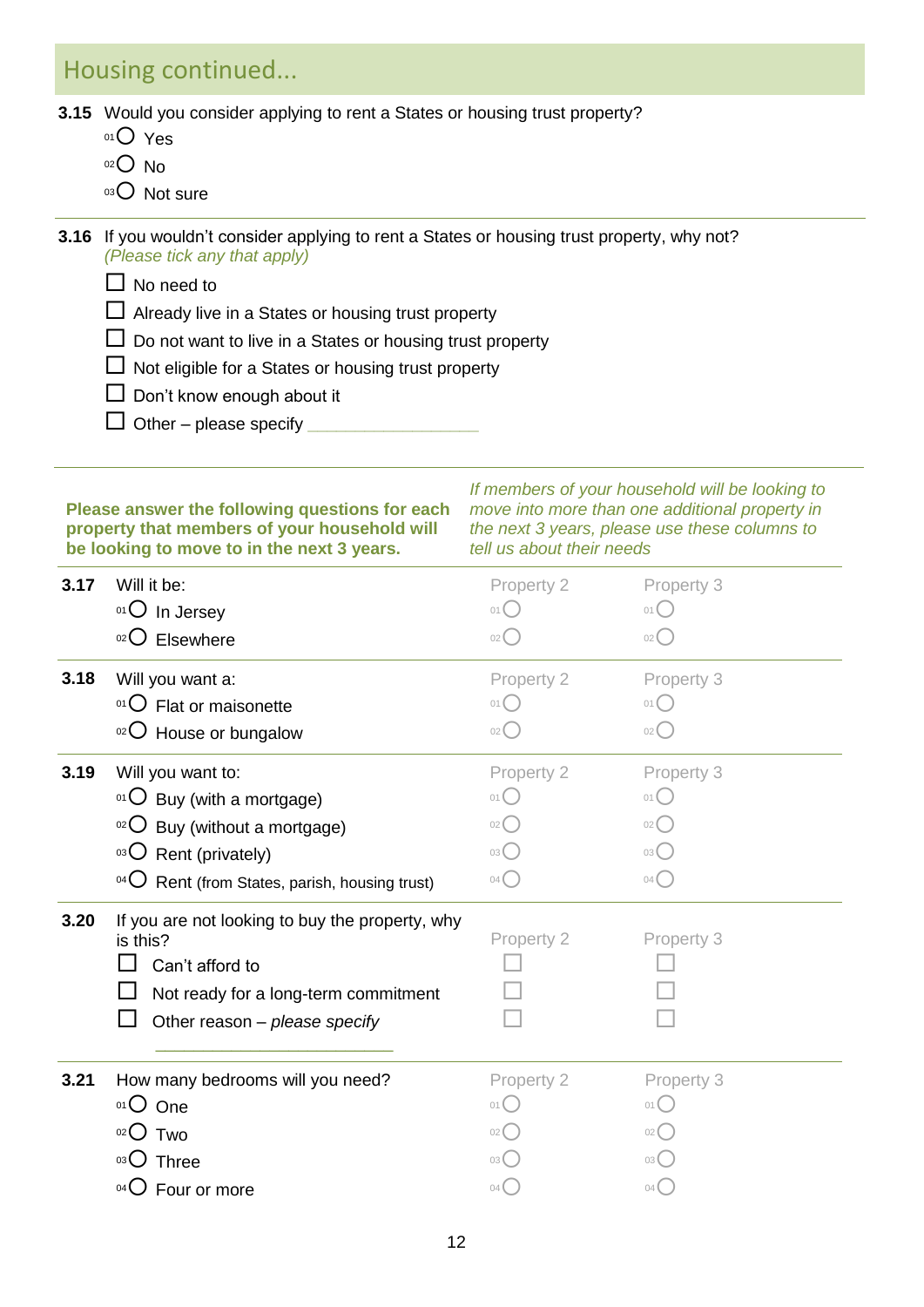| Housing continued |         |
|-------------------|---------|
|                   | If memb |

**Please answer the following questions for each property that members of your household will be looking to move to in the next 3 years.** 

*If members of your household will be looking to move into more than one additional property in the next 3 years, please use these columns to tell us about their needs*

| Will anyone have residential qualifications?<br>$01O$ Yes<br>$O02$ No | Property 2<br>01(<br>$02$ ( | Property 3<br>01()<br>02() |  |
|-----------------------------------------------------------------------|-----------------------------|----------------------------|--|
| <sup>03</sup> O Not sure                                              | 03(                         | 03()                       |  |
|                                                                       |                             |                            |  |

| 3.23 | Will you be joining with people currently living in a different Jersey household |                 |      |  |  |  |
|------|----------------------------------------------------------------------------------|-----------------|------|--|--|--|
|      | to yours?                                                                        | Property 3      |      |  |  |  |
|      | $01()$ Yes                                                                       | 01              | 01(  |  |  |  |
|      | $O2$ No                                                                          | 02 <sup>°</sup> | 02() |  |  |  |
|      | Not sure                                                                         | 03 (            | 03 ( |  |  |  |

#### **►If the household will be buying a property, please answer the following three questions, otherwise please go to question 3.27**

| 3.24 Has the household who will be buying the property bought a property in |            |                 |  |  |  |
|-----------------------------------------------------------------------------|------------|-----------------|--|--|--|
| Jersey before?                                                              | Property 2 | Property 3      |  |  |  |
| <sup>01</sup> $O$ Yes                                                       | 01         | 01              |  |  |  |
| $02$ No                                                                     | 02(        | 02 <sup>°</sup> |  |  |  |
| Not sure<br>03()                                                            | 03 (       | 03 (            |  |  |  |

**3.25** If you will need a mortgage, approximately how much will you have available to pay for a deposit and moving costs?<br>
Property 2 Property 3 <sup>01</sup> None <sup>01</sup> <sup>01</sup> <sup>02</sup> Under £10,000 <sup>02</sup> <sup>02</sup>  $^{03}$ O £10,000-£29,999  $^{03}$ O  $^{03}$ O  $^{04}$ O £30,000-£49,999  $^{04}$ 

| $05$ £50,000 or more |  | 05 $\bigcup$ |
|----------------------|--|--------------|
|----------------------|--|--------------|

### **3.26** What is the approximate total annual (gross) income of the household who

| will be buying the property? | Property 2      | Property 3 |
|------------------------------|-----------------|------------|
| $01$ Under £10,000           | 01 (            |            |
| 02 C £10,000-£29,999         | 02 (            |            |
| 03 C £30,000-£49,999         | 03(             | 03 (       |
| 04 C £50,000-£69,999         | 04              | 04         |
| 05 C £70,000-£89,999         | 05 <sup>°</sup> | ∪5 『       |
| 06 C £90,000-£109,999        | 06 (            | 06 (       |
| $\bigcirc$ £110,000 or more  | 07              |            |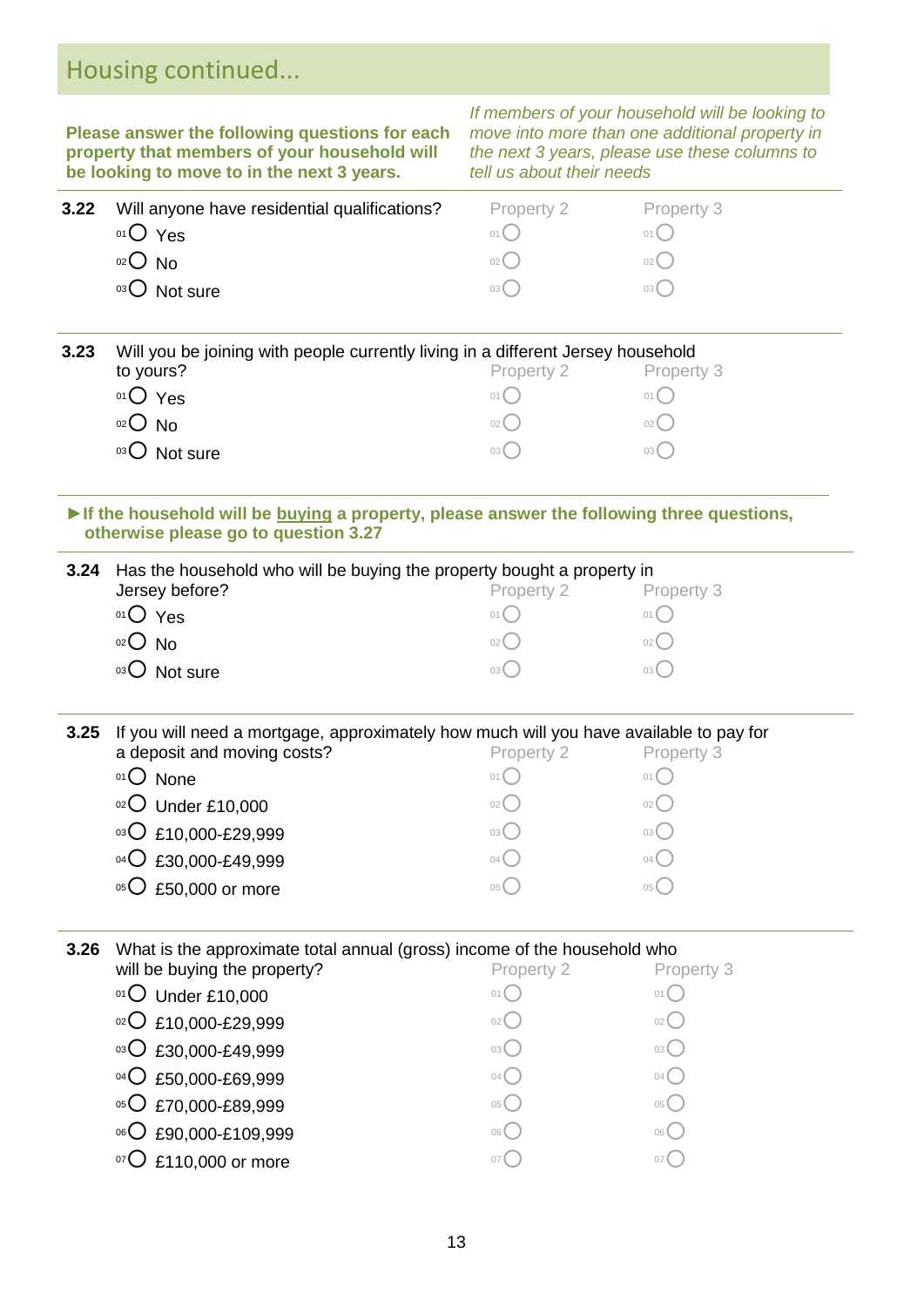### Money matters

**3.27** Approximately, what is your total household income (before tax)?

| . .<br>01()       | Less than £15,000 | 07()  | £65,000 - £74,999   |
|-------------------|-------------------|-------|---------------------|
| $02$ $\bigcirc$   | £15,000 - £24,999 | 08()  | £75,000 - £84,999   |
| 03                | £25,000 - £34,999 | 09()  | £85,000 - £94,999   |
| $04$ $\bigcirc$   | £35,000 - £44,999 | 10()  | £95,000 - £104,999  |
| $05$ <sup>O</sup> | £45,000 - £54,999 | 11()  | £105,000 - £114,999 |
| 06()              | £55,000 - £64,999 | 12 (J | £115,000 or more    |

- **3.28** Does anyone in your household pay Income Tax (including ITIS)?
	- 01<sup>O</sup> Yes
	- $02$  No
	- 03 Not sure

**3.29** Does anyone in your household receive Income Support?

- $01O$  Yes
- $02$  No
- 03 Not sure
- **3.30** In the last 2 years, have you struggled to pay your rent or mortgage?
	- $01$  Often
	- 02<sup>O</sup> Sometimes
	- 03 Rarely
	- $04$  Never

# Discrimination in Jersey

**4.1** Do you consider that you have been discriminated against in Jersey on any of the following grounds, within the past 12 months?

|                              | Yes                               | No                |
|------------------------------|-----------------------------------|-------------------|
| your age                     | 01()                              | $_{02}$ $\bigcap$ |
| your gender                  | $_{01}$ $\bigcap$                 | $_{02}$ $\bigcap$ |
| your marital status          | 01()                              | $_{02}$ $\bigcap$ |
| pregnancy or maternity       | 01()                              | $_{02}$ ()        |
| your race or nationality     | 01()                              | $_{02}$ $\bigcap$ |
| your religion or beliefs     | 01()                              | 02()              |
| your health or a disability  | 01()                              | 02()              |
| your sexual orientation      | 01()                              | 02()              |
| other reason (please specify | $01$ <sup><math>\sim</math></sup> | $02$ (            |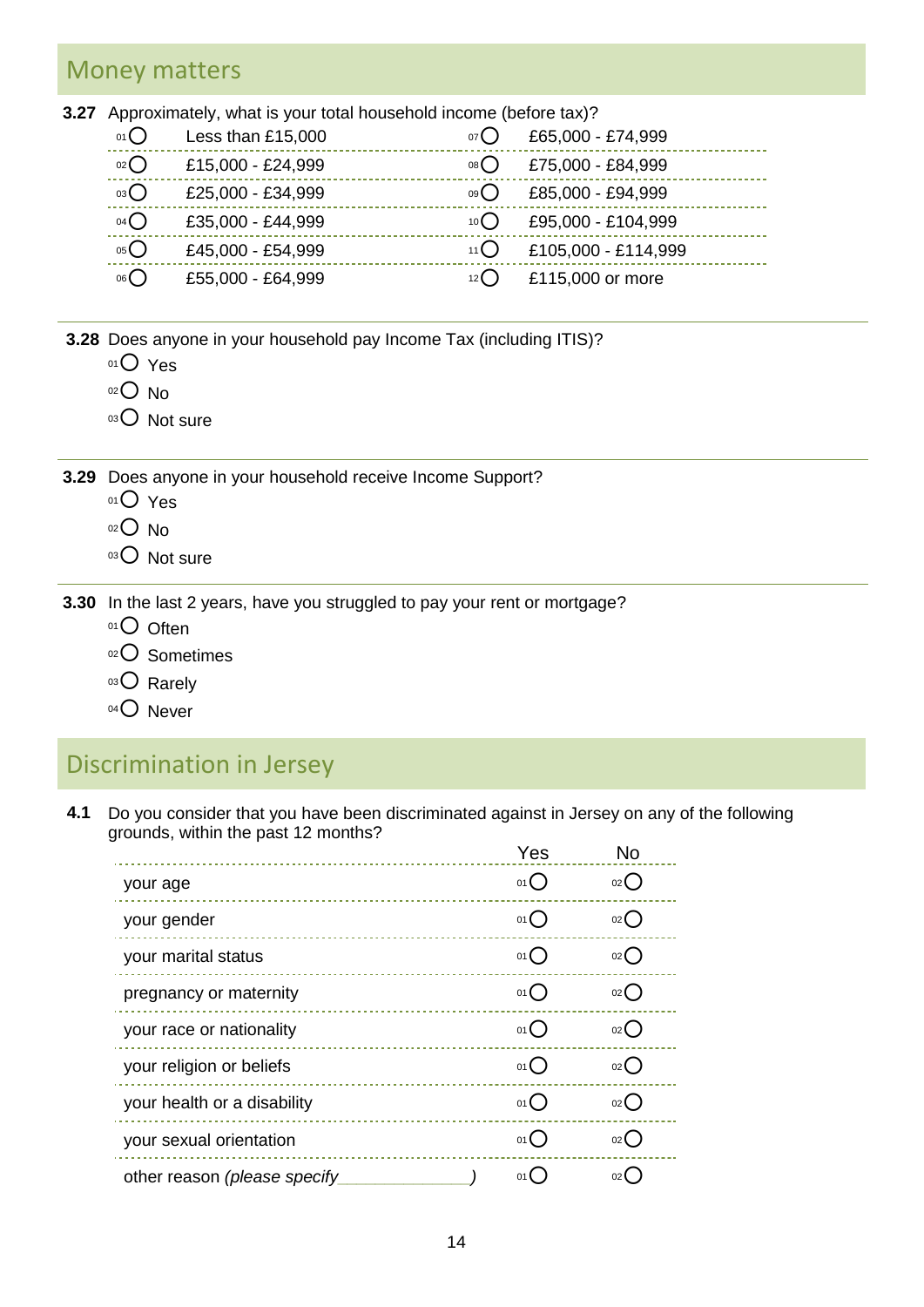# Discrimination in Jersey continued...

- **► If you answered Yes to any grounds in question 4.1, please answer the following question**
- **4.2** Where did the discrimination take place? *(Please tick all that apply)*  $\Box$  applying for a job  $\Box$  at work  $\square$  buying goods or services  $\square$  states departments or parishes  $\square$  buying or renting a property  $\square$  at school or college

 $\square$  at a private club or association

other (*please specify***\_\_\_\_\_\_\_\_\_\_\_\_\_\_\_\_\_\_**)

**4.3** How worried are you that you will be discriminated against, within the next 12 months, on each of  $the following$  must be following arounds?

| <b>UIC IVIIVWIIIY YIVUIIUS!</b> | Very<br>worried | Fairly<br>worried | Not very<br>worried | Not at all<br>worried |  |
|---------------------------------|-----------------|-------------------|---------------------|-----------------------|--|
| your age                        | 01()            | 02                | 03()                | $04$ $\bigcirc$       |  |
| your gender                     | 01()            | 02                | 03                  | $04$ <sup>O</sup>     |  |
| your marital status             | 01              | $02$ $\bigcirc$   | 03()                | $04$ <sup>O</sup>     |  |
| pregnancy or maternity          | 01()            | $02$ $\bigcirc$   | 03                  | $04$ $\bigcirc$       |  |
| your race or nationality        | 01              | $_{02}$ $O$       | 03()                | $04$ <sup>O</sup>     |  |
| your religion or beliefs        | 01()            | 02                | 03()                | 04()                  |  |
| your health or a disability     | 01()            | 02                | 03                  | $04$ <sup>O</sup>     |  |
| your sexual orientation         | 01()            | 02()              | 03()                | $04$ $\bigcirc$       |  |
| other reason (please specify    | 01()            | 02                | $03\bigcap$         | 04()                  |  |
|                                 |                 |                   |                     |                       |  |

#### **► If you live alone please go to question 5.1 "Your safety"**

**4.4** Thinking about other members of your household now, has anyone else in your household been discriminated against in Jersey on the following grounds, within the past 12 months?

|                              | Yes  | <b>No</b>          | Don't know |
|------------------------------|------|--------------------|------------|
| their age                    | 01() | 02                 | 03()       |
| their gender                 | 01() | $_{02}()$          | 03()       |
| their marital status         | 01() | 02()               | 03()       |
| pregnancy or maternity       | 01() | 02()               | 03()       |
| their race or nationality    | 01() | 02()               | 03         |
| their religion or beliefs    | 01() | $_{02}$ $\bigcirc$ | 03()       |
| their health or a disability | 01() | $_{02}()$          | 03()       |
| their sexual orientation     | 01() | 02()               | 03()       |
| other reason (please specify | 01() | 02(                | 03(        |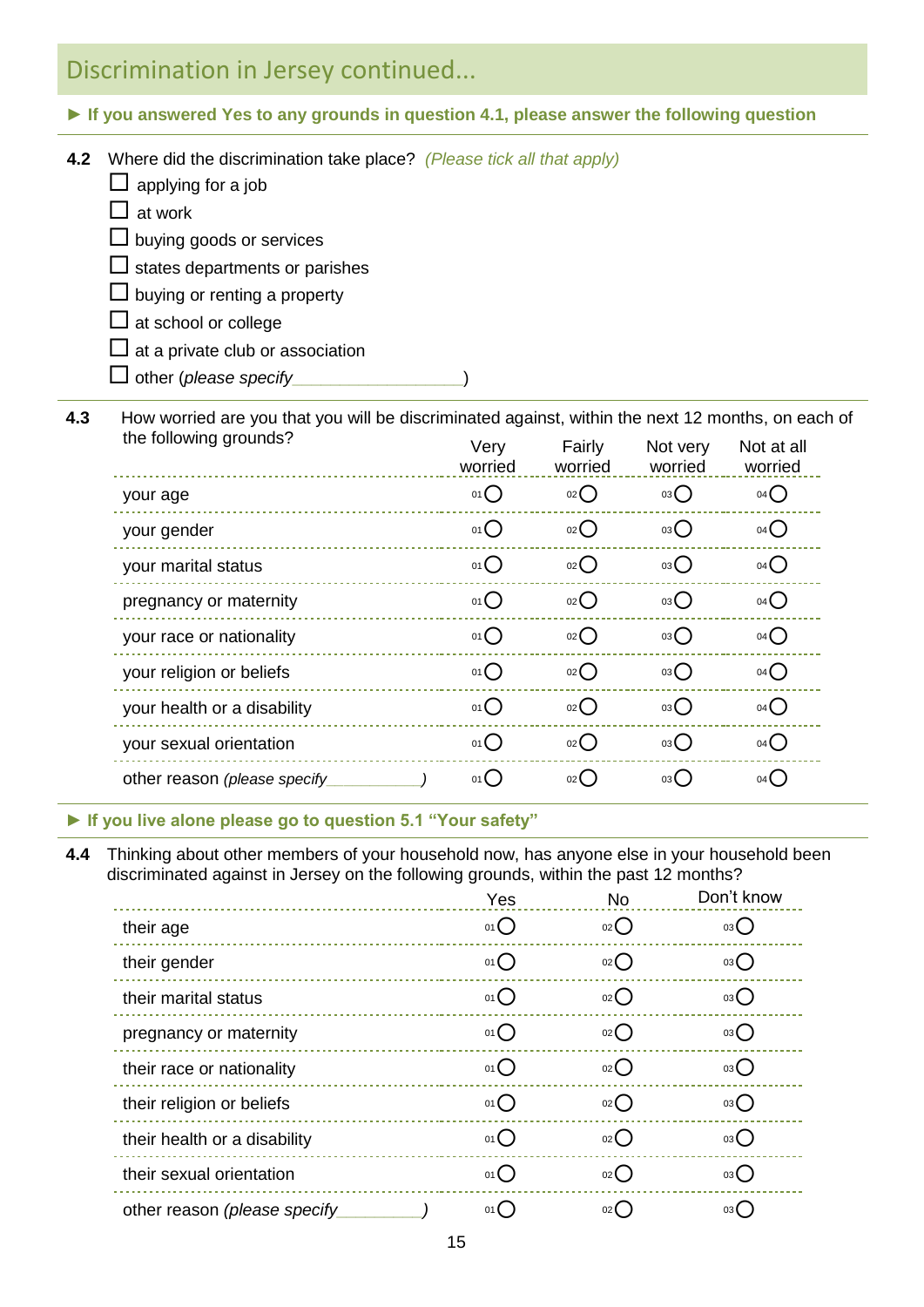► **If you answered Yes to any grounds in question 4.4, please answer the following question**

- **4.5** Where did the discrimination take place? *(Please tick all that apply)*
	- $\Box$  applying for a job
	- $\Box$  at work
	- $\Box$  buying goods or services
	- $\Box$  states departments or parishes
	- $\square$  buying or renting a property
	- $\Box$  at school or college
	- $\Box$  at a private club or association
	- $\Box$  other *(please specify*

### Your safety

- **5.1** How safe or unsafe do you consider your neighbourhood to be (within 5 minutes walk of your home)? *(Please tick one box only)*
	- $01$  Very safe
	- $02$  Fairly safe
	- $03$  A bit unsafe
	- 04 Very unsafe
	- $05$  Don't know

**5.2** How worried are you that you might become a victim of the following in the next 12 months?

|                                          | Very<br>worried | Fairly<br>worried | Not very<br>worried | Not at all<br>worried |
|------------------------------------------|-----------------|-------------------|---------------------|-----------------------|
| <b>Burglary</b>                          | 01()            | 02()              | 03()                | 04()                  |
| Violent crime                            | 01()            | 02()              | 03()                | 04()                  |
| Verbally abused/threatened in the street | $01$ $\bigcirc$ | $_{02}$ ()        | 03()                | 04()                  |
| Vehicle stolen                           | 01()            | 02()              | 03()                | 04()                  |
| Vehicle or property vandalised           | 01()            | 02()              | 03()                | $04$ $\left($         |

#### **5.3** How much do you agree or disagree with the following statements about the States of Jersey Police?

|                                                                                                   | Strongly<br>agree | Tend to<br>agree    | Tend to<br>disagree | Strongly<br>disagree | Don't<br>know |
|---------------------------------------------------------------------------------------------------|-------------------|---------------------|---------------------|----------------------|---------------|
| States of Jersey Police are targeting<br>the policing issues that matter most to<br>the community | 01()              | $02$ $\binom{1}{2}$ | 03()                | 04()                 | 05(           |
| States of Jersey Police do a good job<br>of policing Jersey                                       | 01()              | $02$ $\binom{1}{2}$ | 03(                 | 04()                 | 05 (          |
| am confident that the police would do<br>a good job if I needed them                              | 01()              | 02(                 | 03(                 | $04$ $\left($        | 05 (          |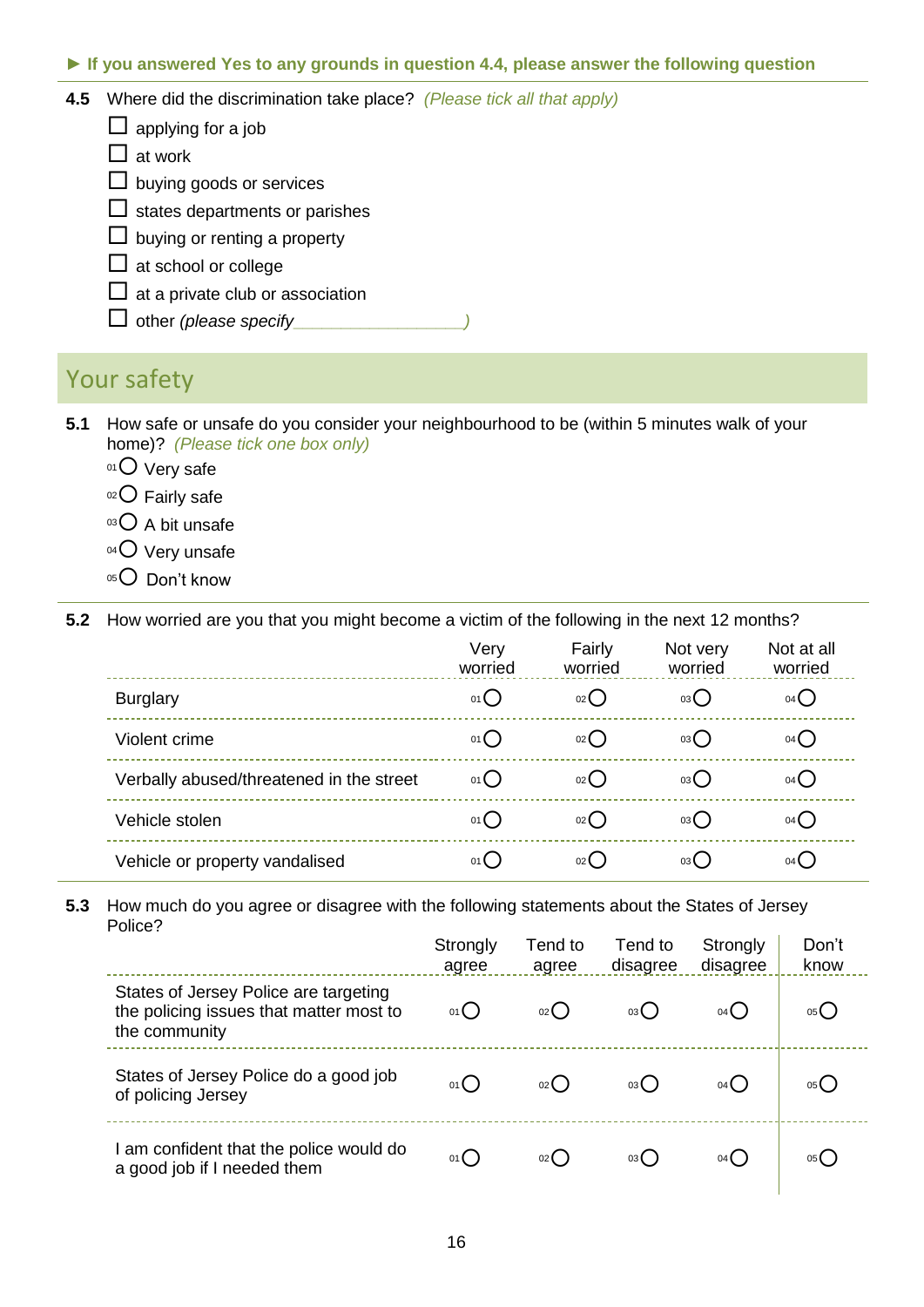# Your safety continued...

**The States of Jersey Police are currently focussing on the following objectives. What priority level do you consider each of these objectives to have?**

|      |                                                                                                       | Low<br>priority | <b>Medium</b><br>priority | High<br>priority | Very high<br>priority | Don't<br>know   |
|------|-------------------------------------------------------------------------------------------------------|-----------------|---------------------------|------------------|-----------------------|-----------------|
| 5.4  | Provide a visible policing presence in the<br>community                                               | 01()            | $_{02}( )$                | 03()             | 04()                  | 05(             |
| 5.5  | Respond quickly and effectively when<br>people need their help                                        | 01()            | $_{02}$ ()                | 03()             | 04()                  | 05()            |
| 5.6  | Work with local communities to tackle<br>their neighbourhood safety concerns                          | 01()            | $_{02}()$                 | 03()             | 04()                  | 05()            |
| 5.7  | Be ready to respond effectively in the<br>event of major incidents and emergencies                    | 01()            | $_{02}$ ()                | 03()             | 04()                  | 05(             |
| 5.8  | Work with other agencies to monitor and<br>manage registered sex offenders living in<br>the community | 01()            | 02                        | 03()             | 04()                  | 05(             |
| 5.9  | Help protect vulnerable people (eg.<br>tackling domestic violence, child abuse)                       | 01()            | $_{02}()$                 | 03()             | 04()                  | 05(             |
| 5.10 | Protect the public from terrorism and<br>other extremist activity                                     | 01()            | $_{02}( )$                | 03( )            | $04$ $\binom{1}{2}$   | 05 <sup>°</sup> |

**The States of Jersey Police are currently focussing on the following objectives. What priority level do you consider each of these objectives to have?**

|      |                                                                                         | Low<br>priority | <b>Medium</b><br>priority | High<br>priority | Very high<br>priority | Don't<br>know |
|------|-----------------------------------------------------------------------------------------|-----------------|---------------------------|------------------|-----------------------|---------------|
| 5.11 | Help protect Jersey against financial<br>crime; eg. fraud and money laundering          | $01$ $\bigcirc$ | $_{02}()$                 | 03()             | 04()                  | 05()          |
| 5.12 | Tackle the supply of illegal drugs                                                      | 01()            | 02()                      | 03()             | 04()                  | 05()          |
| 5.13 | Target persistent offenders                                                             | 01()            | 02                        | 03()             | 04()                  | 05()          |
| 5.14 | Help ensure public safety at major events                                               | 01()            | $_{02}()$                 | 03()             | 04()                  | 05()          |
| 5.15 | Help ensure the safety of people in town<br>at night by policing St. Helier's nightlife | $01$ $\bigcirc$ | $_{02}$ ()                | 03()             | 04()                  | 05()          |
| 5.16 | Help protect the safety of all road users                                               | 01()            | 02()                      | 03()             | 04()                  | 05()          |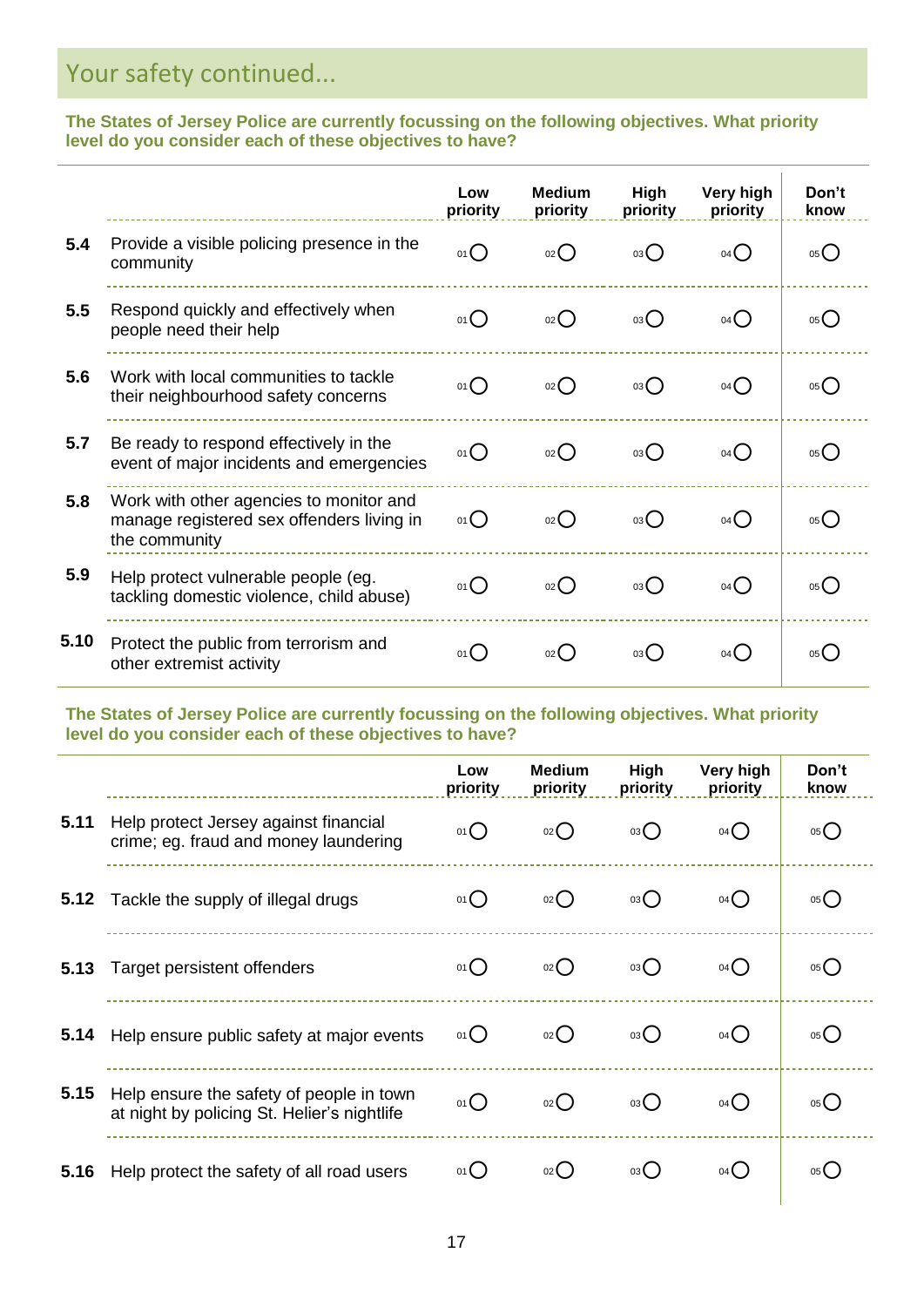# Your safety continued...

The next question is about whether you have been the victim of a particular crime in the last 12 months. This doesn't mean that other crimes, or crimes that may have happened before this time are unimportant. We want to build a picture of just this particular crime over the last 12 months, so we can measure changes from one year to the next. We only need to know about what has happened to you personally.

#### **5.17** Between January and December 2011, have you been assaulted in Jersey?

- <sup>01</sup> Yes ... **►**please answer the following four questions
- <sup>02</sup> No ... ► please go to question 6.1 "Being active"

► If you answered yes, please answer the next 4 questions. Otherwise go to question 6.1 "being active"

- **5.18** How many times were you assaulted in Jersey (between January and December 2011)?
- **5.19** Did you require hospital treatment for the incident(s)?
	- $01$  Yes
	- $02$  No
- **5.20** Did you report the incident(s) to the police?
	- $01$  Yes
	- $02$  No
- **5.21** If you answered No, why didn"t you report the incident(s) to the police? *(Please tick any that apply)*  $\Box$  Too trivial
	- $\square$  Private / personal matter
	- $\square$  Police would not have been able to do anything
	- Other *(please specify\_\_\_\_\_\_\_\_\_\_\_\_\_\_\_\_\_\_\_\_)*

### Being active

**6.1** How many times in a *typical* week do you normally undertake moderate intensity sport or physical activity whilst at a sports club or using public facilities, for 30 minutes or longer (this may be built up in spells of 10 or 15 minutes).

This includes all organised sport in which you participate through a club and also activities involving the use of public facilities such as gyms, golf, keep fit and swimming. *(Please tick one box only)*

- 01<sup>O</sup> None
- 02 Once
- $03$  Twice
- 04<sup>O</sup> Three times
- $05$  Four times
- 06 Five or more times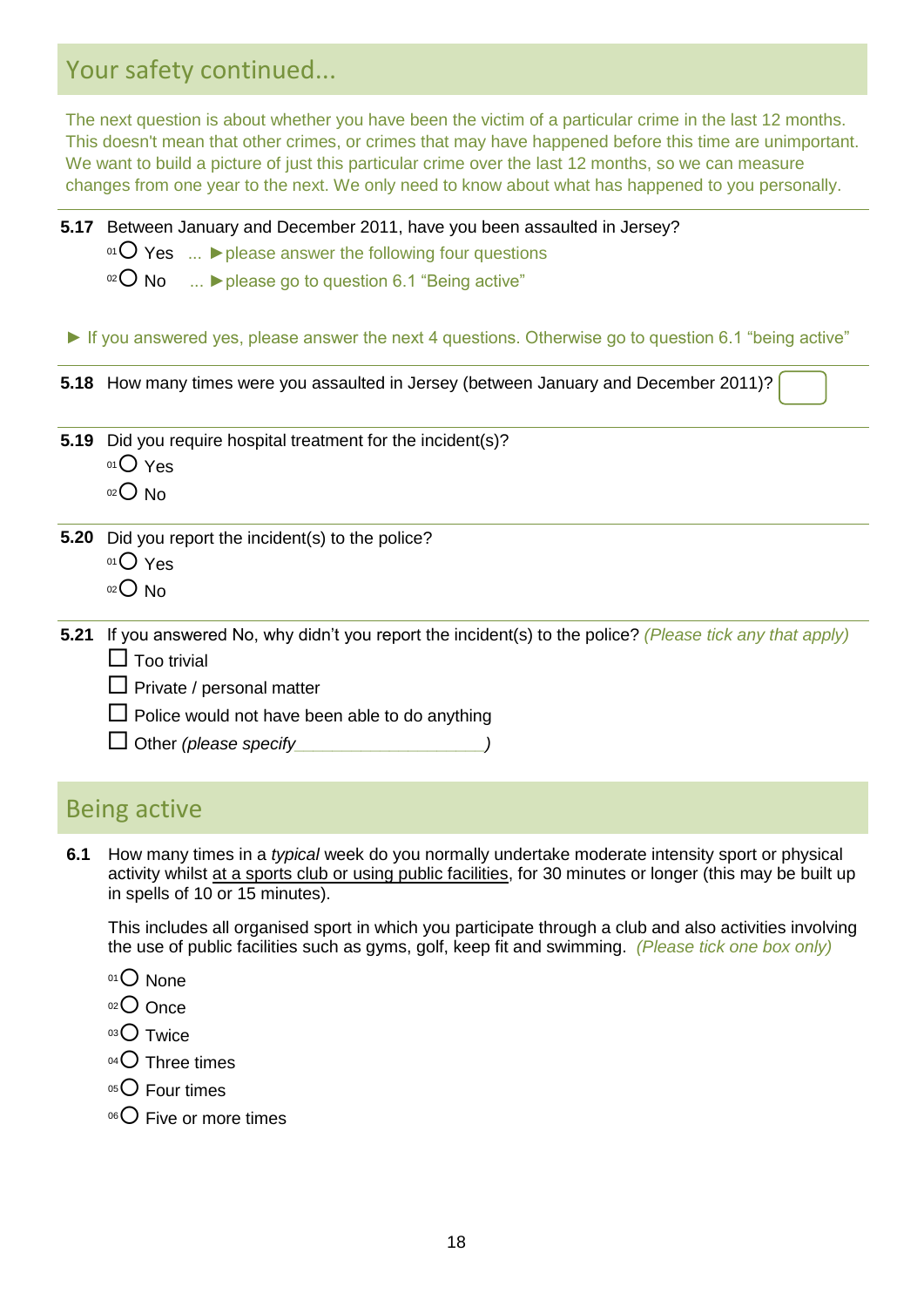**6.2 4.2** In addition, how many times in a *typical* week do you normally undertake any other moderate physical activity for 30 minutes or longer.

**4.4** This includes any manual work as part of your job and also physical activity such as cycling to work or the shops, brisk walking, dancing, jogging, swimming in the sea, heavy gardening and housework. *(Please tick one box only)*

- $01$  None
- $02$  Once
- $03$  Twice
- $04$  Three times
- $05$  Four times
- **4.6** <sup>06</sup> Five or more times

### Your health

- **6.3** In general, how would you rate your health? *(Please tick one only)*
	- $01$  Excellent
	- 02 Very good
	- 03 Good
	- $04$  Fair
	- $05$  Poor
- **6.4 4.7 4.8** Would you say that you are: *(Please tick one box only)*
	- $01$  Very physically active
	- $02$  Fairly physically active
	- $03$  Not very physically active
	- $04$  Not at all physically active

**6.5** Which of the following best describes you? *(Please tick one box only)*

- $01$  I have never smoked / I don't smoke
- $\circ$ <sup>2</sup>O I used to smoke occasionally, but don't now
- $03$  I used to smoke daily, but don't now
- $04$  I smoke occasionally, but not every day
- $05$  I smoke daily

**6.6** If you smoke, how much do you smoke on average?

| <b>Enter amount here:</b> |                      |     | delete as<br>appropriate: |
|---------------------------|----------------------|-----|---------------------------|
|                           | Cigarettes           | per | day / week                |
|                           | Roll-ups             | per | day / week                |
|                           | Cigars               | per | day / week                |
|                           | Ounces of<br>tobacco | per | week<br>day               |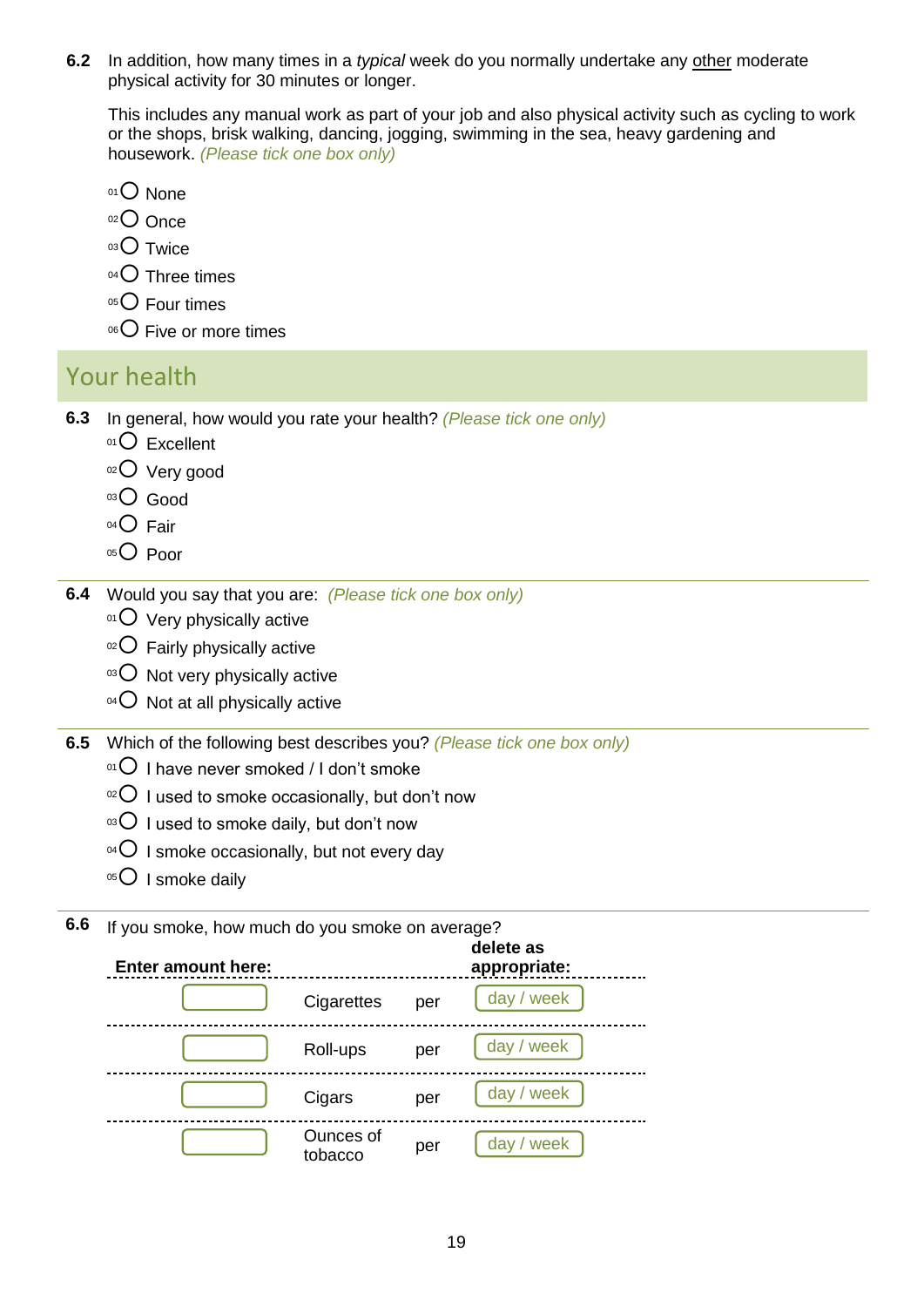# Your health continued...

- **6.7** Do you have any longstanding illness, disability or infirmity? *(By longstanding, we mean any condition that has lasted, or is expected to last, at least 12 months. Include any problems related to old age.)*
	- <sup>01</sup> Yes …**►**please answer the next two questions
	- <sup>02</sup> No …**►**please go to question 6.10
- **6.8** Are your day to day activities limited because of your health problem or disability?
	- $01$  Yes, a lot
	- $02$  Yes, a little
	- $03$  No
- **6.9** Are you undergoing any long-term medical treatment for your condition (by long-term, we mean treatment lasting, or expected to last, 3 months or more)?
	- $01$  Yes
	- $02$  No
- **6.10** On a scale of one to ten, where ten is the best imaginable health and one is the worst, please enter a number in the box below corresponding to how good or bad your own health is today, in your own opinion?
- By placing a tick in one box in each question below, please indicate which statements best describe your own health state today.

#### **6.11** Mobility

- $01$  I have no problems in walking about
- $10^{2}$  I have some problems in walking about
- $03$  I am confined to bed
- **6.12** Self-care
	- $01$  I have no problems with self-care
	- $10^{2}$  I have some problems washing or dressing myself
	- $03$  I am unable to wash or dress myself
- **6.13** Usual activities (e.g. work, study, housework, family or leisure activities*)*
	- $10^0$  I have no problems with performing my usual activities
	- $10^{2}$  I have some problems with performing my usual activities
	- $18^\circ$  I am unable to perform my usual activities
- **6.14** Pain/discomfort
	- $01$  I have no pain/discomfort
	- $02$  I have moderate pain/discomfort
	- $03$  I have extreme pain/discomfort
- **6.15** Anxiety/depression
	- $^{01}$  I am not anxious/depressed
	- $02$  I am moderately anxious/depressed
	- $03$  I am extremely anxious/depressed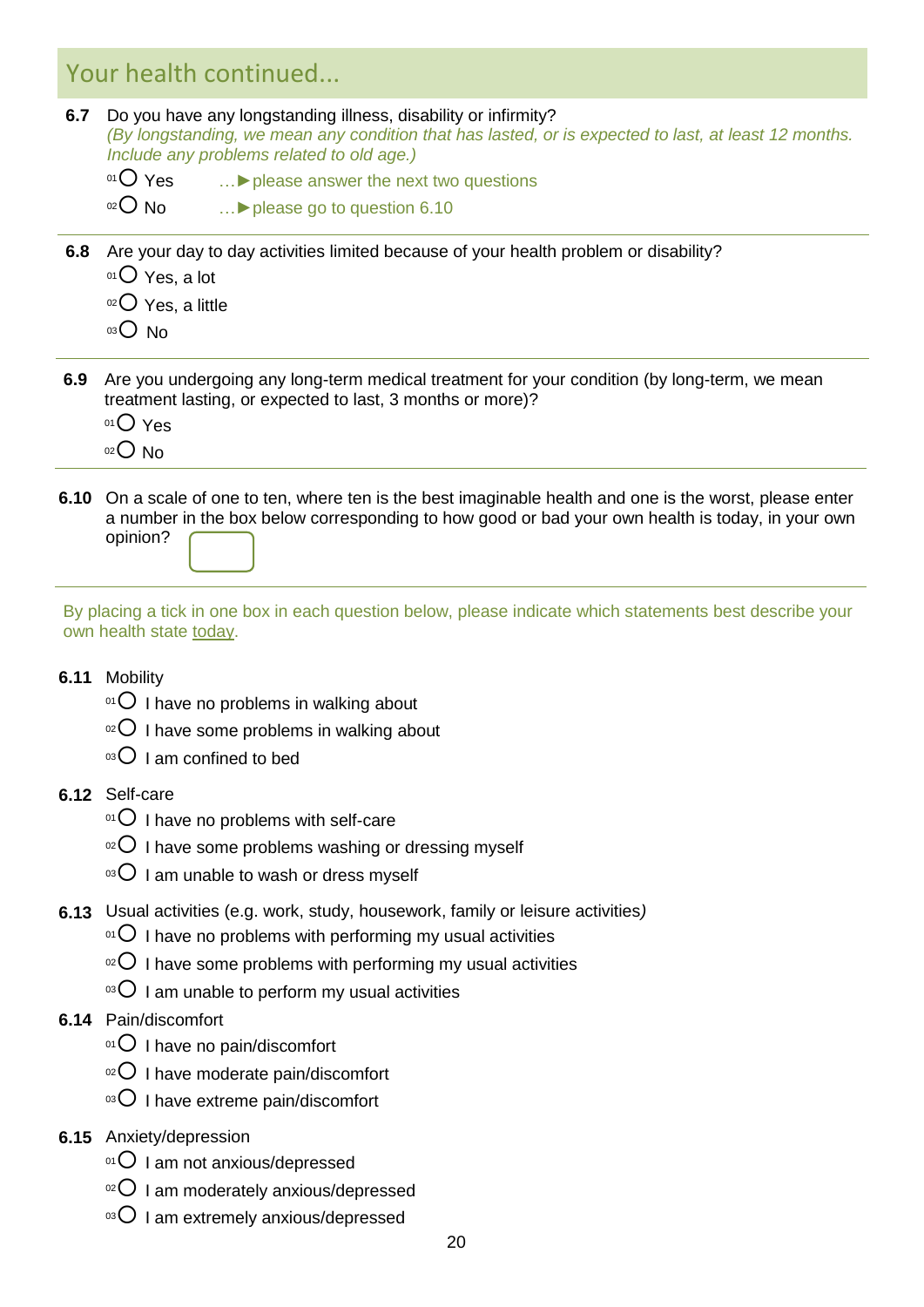### Drinking habits

**6.16** How often do you have a drink containing alcohol?

- <sup>01</sup> Never …. **►**please go to question 7.1
- $02$  Once a month or less
- $03$  2-4 times a month
- $04$  2-3 times a week
- $05$  4 or more times a week

#### **► If you answered Never, please go to question 7.1 "Sun safety"**

#### **What counts as a "standard alcoholic drink"?**

**1 drink** = Half pint of ordinary strength beer, lager or cider Small glass of wine, sherry, port or vermouth Single measure of spirit or liqueur (25ml, gin, whisky, vodka, cointreau, tia maria)

**1½ drinks** = One bottle of alcopop

**2 drinks** = Standard glass of wine Half pint of extra strength beer, lager or cider One pint of ordinary beer, lager or cider Double measure of spirit or liqueur (50ml)

**3 drinks** = One large glass of wine

#### **4 drinks** = One pint of extra strength beer, lager or cider

#### **6.17** How many standard alcoholic drinks do you have on a typical day when you are drinking?

- $^{01}$  01 or 2
- $02$  3 or 4
- $03$  5 or 6
- $04$  7 to 9
- $05$  10 or more

**6.18** How often in the last year have you found you were not able to stop drinking when you had started?

- 01<sup>O</sup> Never
- $02$  Less than monthly
- 03 Monthly
- 04<sup>O</sup> Weekly
- $05$  Daily or almost daily
- **6.19** How often in the last year have you failed to do what was expected of you because of your drinking?
	- 01<sup>O</sup> Never
	- $02$  Less than monthly
	- 03 Monthly
	- 04<sup>O</sup> Weekly
	- $05$  Daily or almost daily
- **6.20** Has a relative, friend, doctor or health-worker been concerned about your drinking or advised you to cut down?
	- <sup>01</sup> No
	- $02$  Yes, but not in the last year
	- $03$  Yes, during the last year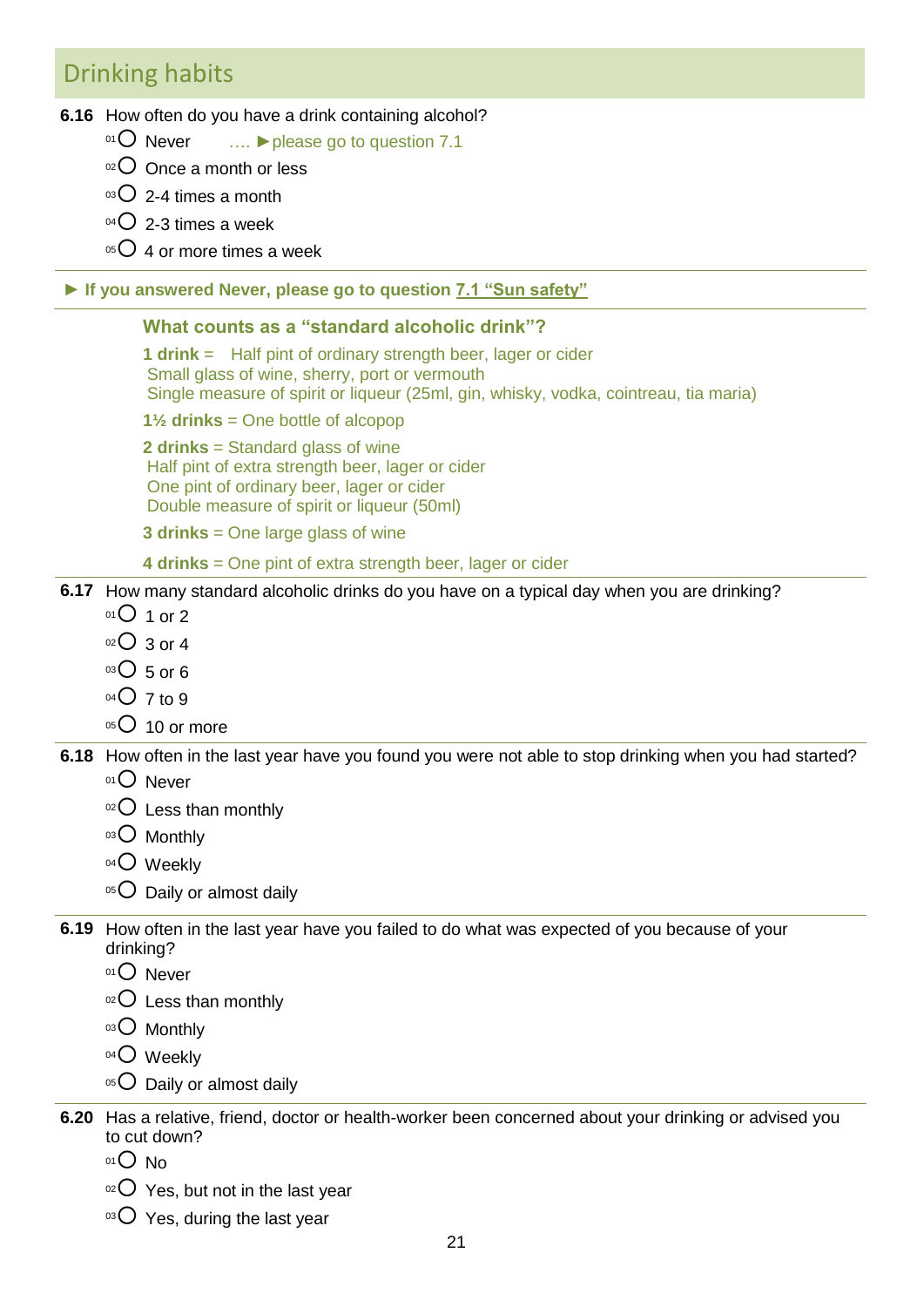# Sun safety

- **7.1** Do you take precautions to protect your skin from sun damage when weather conditions require it?
	- 01 Always
	- 02<sup>O</sup> Sometimes
	- 03 Never
- **7.2** Had you heard of the term "UV index" before now?
	- $01$  Yes
	- $02$  No
- **7.3** If a UV score of 5 was forecast, would you consider the risk of sun damage to the skin to be:
	- $01$  Extreme
	- 02 Very high
	- $03$  High
	- $04$  Moderate
	- 05<sup>O</sup> Low

**7.4** Does hearing the UV index prompt you to take precautions in the sun?

01 Always

- 02 C Sometimes
- 03 Never

### Health and happiness

### **7.5 Below are some statements about feelings and thoughts.**

Please tick one box in each row that best describes your experience of each over the last 2 weeks.

| ---------------------------------                     | None of<br>the time | Rarely             | Some of<br>the time | Often               | All of the<br>time |
|-------------------------------------------------------|---------------------|--------------------|---------------------|---------------------|--------------------|
| I've been feeling optimistic about the future         | $01$ $\bigcirc$     | $02$ $\bigcirc$    | 03()                | $04$ $\bigcirc$     | $05$ <sup>O</sup>  |
| I've been feeling useful                              | 01()                | $_{02}( )$         | 03()                | 04()                | 05()               |
| I've been feeling relaxed                             | 01()                | $_{02}( )$         | 03()                | $04$ $\bigcirc$     | 05()               |
| I've been dealing with problems well                  | 01()                | $_{02}$ $\bigcirc$ | 03()                | 04()                | 05()               |
| I've been thinking clearly                            | 01()                | $_{02}$ $\bigcirc$ | 03()                | 04()                | 05()               |
| I've been feeling close to other people               | 01()                | $_{02}( )$         | 03()                | 04()                | 05()               |
| I've been able to make up my own mind<br>about things | 01()                | $02$ (             | 03(                 | $04$ $\binom{1}{2}$ | 05(                |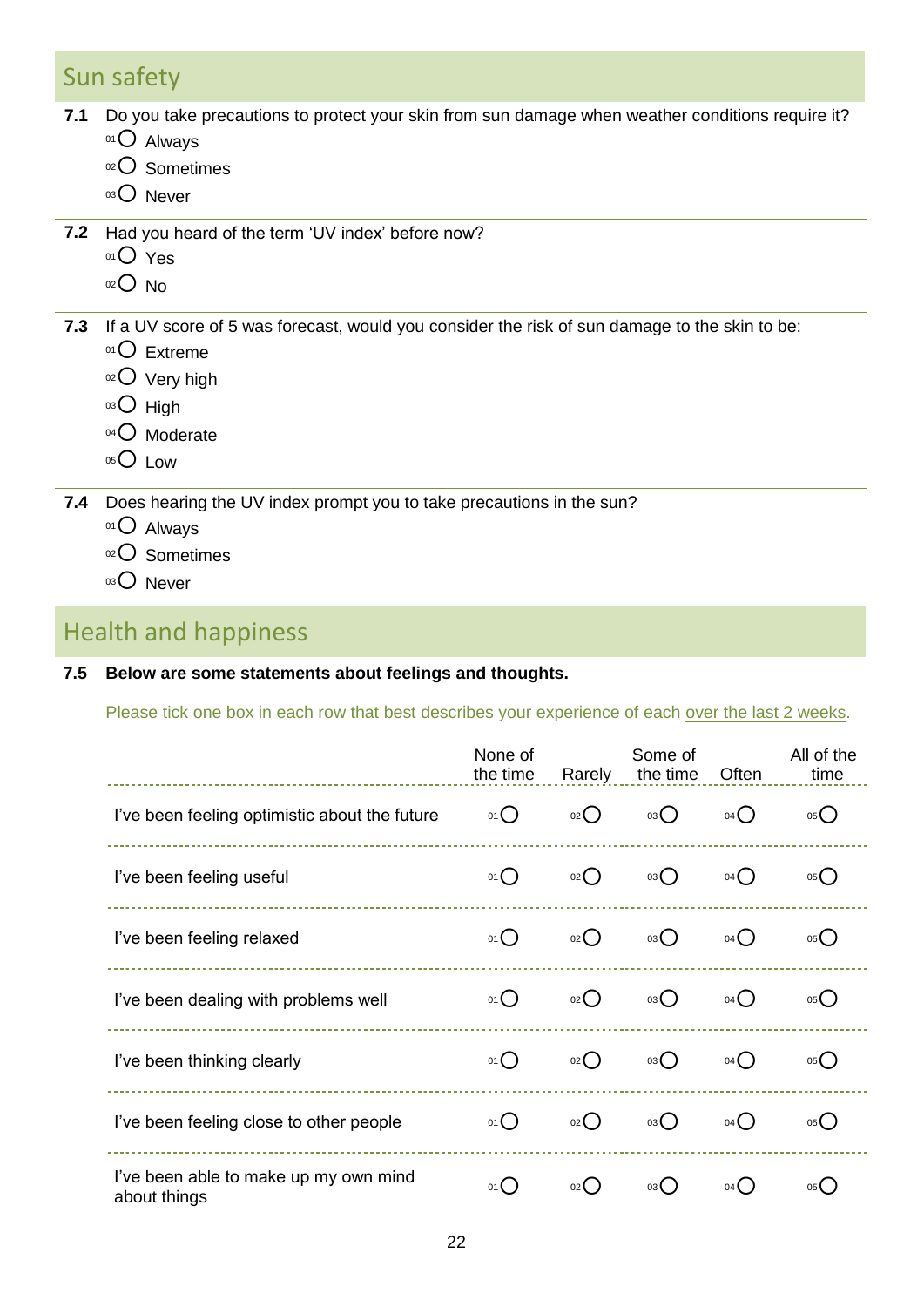# Health and happiness continued...

- **7.6** On the whole how satisfied are you with the life you lead?
	- $01$  Very satisfied
	- 02 Fairly satisfied
	- 03 O Not very satisfied
	- $04$  Not at all satisfied
- **7.7** On a scale of zero to ten, where ten is the best possible life for you and zero is the worst, please enter a number in the box below corresponding to how good or bad you feel your life is at the moment?
- **7.8** If you were in trouble, do you have relatives or friends you can count on to help you whenever you need them?
	- $01$  Yes, in Jersey
	- $02$  Yes, but not in Jersey
	- $03$  No
- **7.9** How often do you socialise (face to face) with people outside of your household?
	- 01 Daily
	- 02 Weekly
	- 03 Monthly
	- 04 Q Rarely
	- 05<sup>O</sup> Never

# Millennium Town Park *(opposite the old Odeon)*

- **8.1** Have you visited the new Millennium Town Park? (*Please tick one only)*
	- 01<sup>O</sup> Never
	- 02 Once
	- $03$  2 5 times
	- $04$  More than 5 times

**8.2** What do you think of the facilities in the Millennium Town park? (*Please tick one box in each row)*

|                                 | Very good       | Good                | Poor   | Very poor       | Don't<br>know |
|---------------------------------|-----------------|---------------------|--------|-----------------|---------------|
| Overall design                  | $01$ $\bigcirc$ | $_{02}$ ()          | 03()   | $04$ $\bigcirc$ | 05()          |
| <b>Planting scheme</b>          | 01()            | 02(                 | 03()   | $04$ $\bigcirc$ | 05(           |
| Play equipment                  | $01$ $\bigcirc$ | $02$ (              | 03     | $04$ $\bigcirc$ | 05()          |
| <b>Water features</b>           | 01()            | 02(                 | $03$ ( | $04$ $\bigcirc$ | 05(           |
| <b>Toilet facilities</b>        | 01              | $02$ $\binom{1}{2}$ | 03     | $04$ $\bigcirc$ | 05()          |
| Park furniture eg bins, benches | 01()            | $02$ (              | 03()   | 04()            | 05 (          |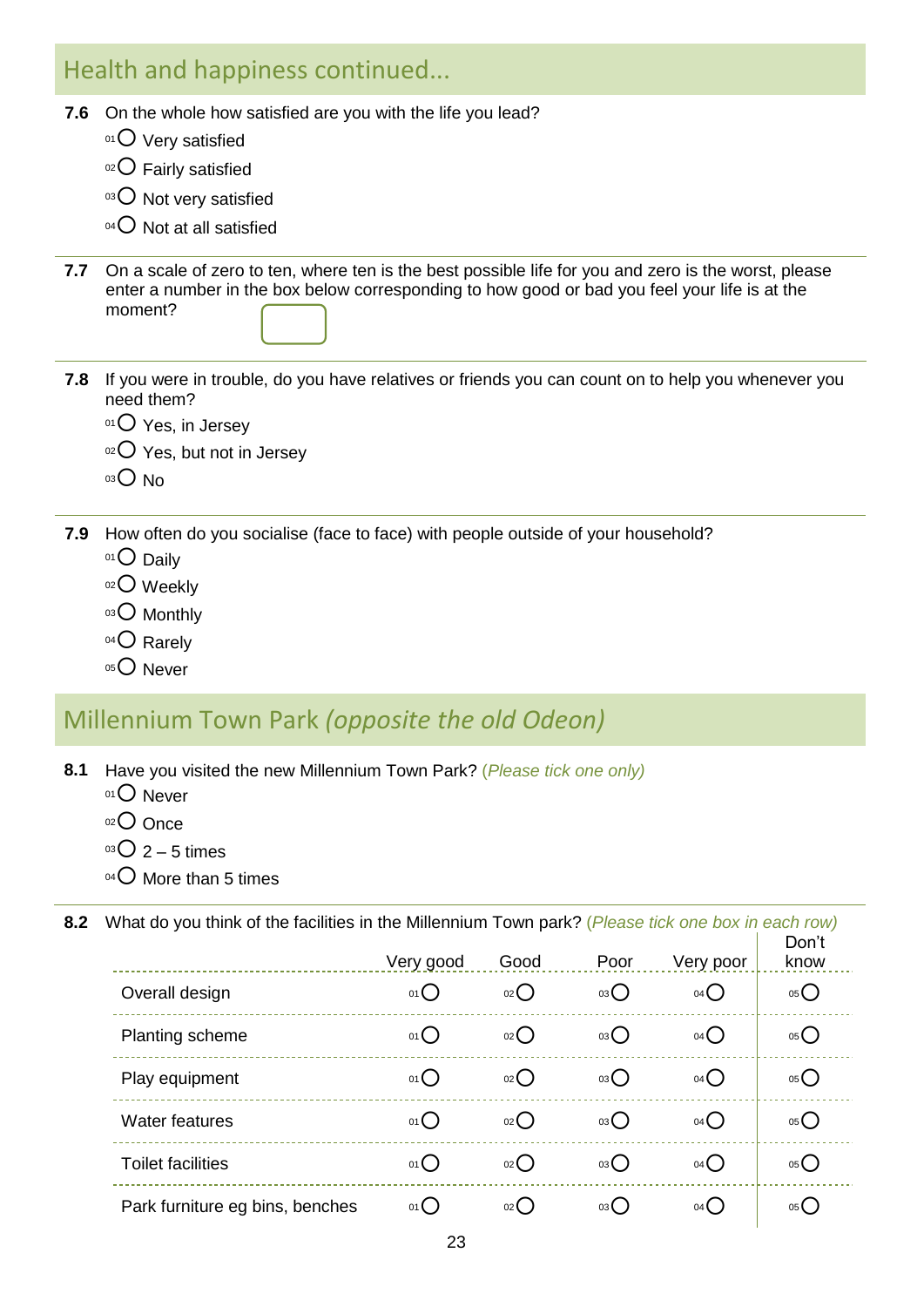### Facilities in Jersey

**8.3** How do you rate the following in Jersey?

|     |                                                                | Very<br>good | Good              | Poor            | Very<br>poor      | Don't<br>know     |  |
|-----|----------------------------------------------------------------|--------------|-------------------|-----------------|-------------------|-------------------|--|
|     | Cleanliness of roads and pavements                             | 01()         | $02$ $\bigcirc$   | 03()            | $04$ $\bigcirc$   | 05                |  |
|     | Cleanliness of car parks                                       | 01()         | $_{02}()$         | 03()            | $04$ $\bigcirc$   | $05$ <sup>O</sup> |  |
|     | Cleanliness of public toilets                                  | 01()         | $_{02}()$         | 03()            | $04$ $\bigcirc$   | 05                |  |
|     | Cleanliness of main and fish market in town                    | 01()         | $_{02}()$         | 03()            | $04$ $\bigcirc$   | 05                |  |
|     | Cleanliness of promenades                                      | 01()         | $_{02}$ $\bigcap$ | 03()            | $04$ $\bigcirc$   | $05$ <sup>O</sup> |  |
|     | <b>Cleanliness of beaches</b>                                  | 01()         | $_{02}$ $\bigcap$ | 03()            | $04$ $\bigcirc$   | $05$ <sup>O</sup> |  |
|     | Cleanliness of piers and areas around the<br>harbour buildings | 01()         | 02                | $03$ $\bigcirc$ | $04$ <sup>O</sup> | 05()              |  |
| 8.4 | How do you rate the following in Jersey?                       | Very<br>good | Good              | Poor            | Very<br>poor      | Don't<br>know     |  |
|     | Condition of the surfaces of main roads                        | 01()         | $_{02}$ $\bigcap$ | 03()            | 04()              | 05                |  |
|     | Condition of the surfaces of pavements                         | 01()         | $_{02}()$         | 03              | 04()              | 05()              |  |
|     | Response to repair of pot holes on main roads                  | 01()         | $_{02}$ ()        | 03()            | 04()              | 05()              |  |
|     |                                                                |              |                   |                 |                   |                   |  |

- **8.5** *How strongly do you agree with the following statement:* "I would prefer more road works and maintenance to be carried out at night to avoid traffic delays for most road users, even though it would be more expensive and less maintenance would be possible within the budget."
	- $01$  Strongly agree
	- $02$  Agree
	- 03<sup>O</sup> Disagree
	- $04$  Strongly disagree
	- 05<sup>O</sup> Don't know
- **8.6** Would you be prepared for road works to be carried out at night in your neighbourhood? *(Please tick one box only)*
	- $01$  Yes
	- $02$  No
- **8.7** *How strongly do you agree with the following statement:*

"I think road closures for resurfacing works should be permitted during morning and peak hour traffic because despite the increased traffic disruption it reduces the cost and duration of the works."

- 01 O Strongly agree
- 02<sup>O</sup> Agree
- 03 Disagree
- $04$  Strongly disagree
- 05 Don't know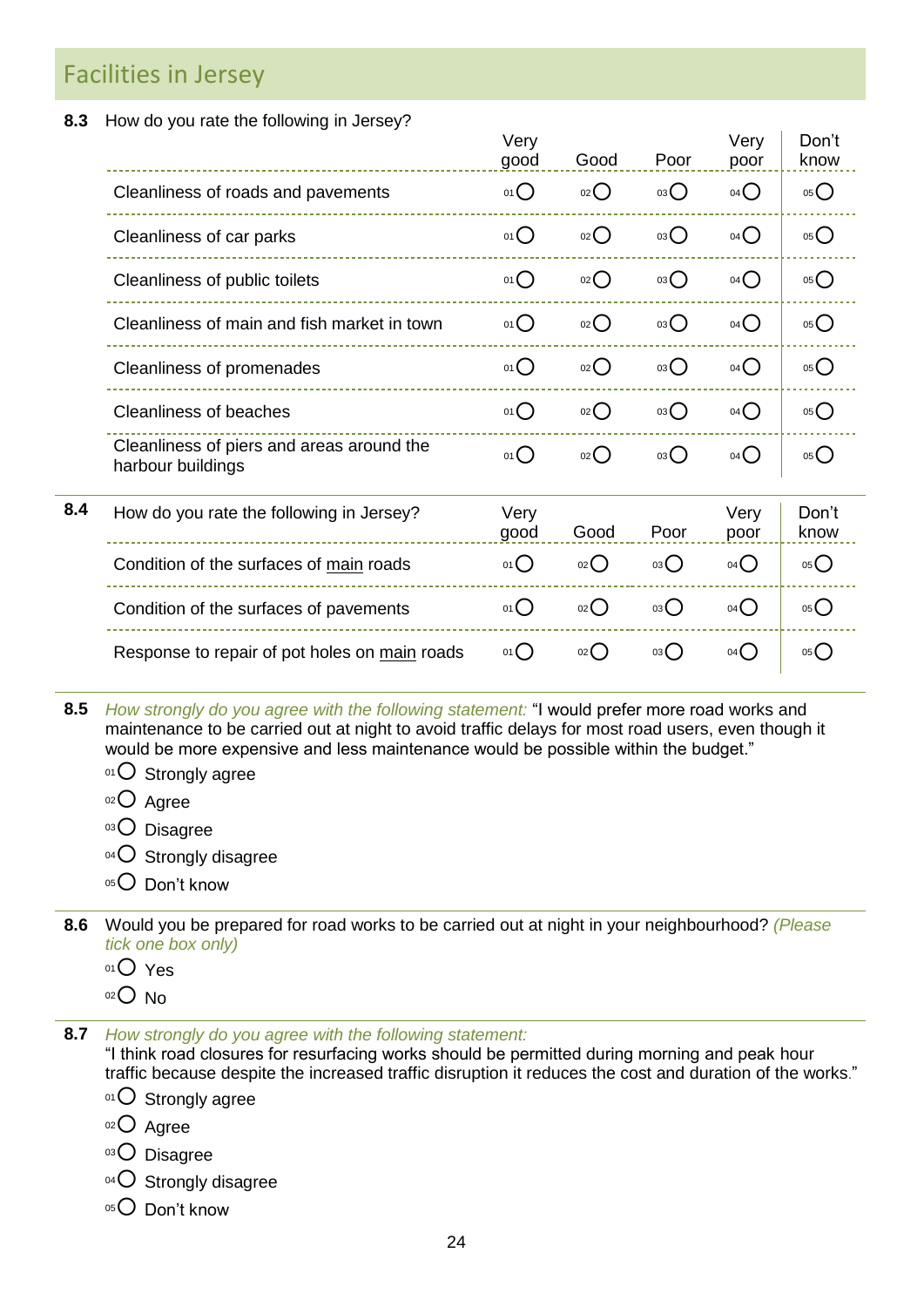Road safety in Jersey

**9.1** In Jersey, when driving, what do you think causes most crashes? *(Please tick one on each row)*

|                                                            | Very<br>often   | Fairly<br>often | Not very<br>often | Not at<br>all     | Don't<br>know     |
|------------------------------------------------------------|-----------------|-----------------|-------------------|-------------------|-------------------|
| Speeding                                                   | 01              | 02O             | 03O               | $04$ <sup>O</sup> | 05                |
| Drink driving                                              | 01()            | O(2C)           | 03O               | $04$ <sup>O</sup> | 05                |
| Using a mobile while driving                               | $01$ $\bigcirc$ | O(2C)           | 03                | $04$ <sup>O</sup> | $05$ <sup>O</sup> |
| Defective vehicles                                         | $01$ $\bigcirc$ | O(2C)           | 03                | $04$ <sup>O</sup> | $05$ <sup>O</sup> |
| <b>Tiredness of driver</b>                                 | 01()            | 02              | 03                | $04$ <sup>O</sup> | $05$ <sup>O</sup> |
| Driver not reacting to road conditions (e.g.<br>rain, fog) | 01()            | 02              | 03                | $04$ $\bigcirc$   | $05$ <sup>O</sup> |
| Cyclists' carelessness                                     | 01              | O(2C)           | 03O               | 04                | 05                |
| Motorbikes' carelessness                                   | $01$ $\bigcirc$ | 02O             | 03                | $04$ $\bigcirc$   | $05$ <sup>O</sup> |
| Car drivers' carelessness                                  | 01()            | 02              | 03                | 04()              | $05$ <sup>O</sup> |
| Pedestrians' carelessness                                  | 01()            | $02$ $\bigcirc$ | 03                | 04()              | $05$ <sup>O</sup> |

**9.2** *How strongly do you agree with the following statement:*

"More should be done to improve road safety in Jersey"

- 01 O Strongly agree
- 02 Agree
- 03 Disagree
- 04 O Strongly disagree
- $05$  Don't know

**9.3** How useful would the following be in improving road safety in Jersey? *(Please tick one on each row)*

|                                                                 | Very<br>useful  | Quite<br>useful | Not very<br>useful | Not at<br>all useful | Don't<br>know     |
|-----------------------------------------------------------------|-----------------|-----------------|--------------------|----------------------|-------------------|
| Speed cameras                                                   | $01$ $\bigcirc$ | 02              | 03                 | $04$ <sup>O</sup>    | $05$ <sup>O</sup> |
| Lower speed limits                                              | $01$ $\bigcirc$ | $_{02}()$       | 03()               | $04$ <sup>O</sup>    | 05                |
| Increase likelihood of being stopped by<br>police               | $01$ $\bigcirc$ | 02()            | $03$ $\bigcirc$    | $04$ <sup>O</sup>    | $05$ <sup>O</sup> |
| Roadworthiness tests                                            | 01()            | $_{02}()$       | 03()               | $04$ $\bigcirc$      | 05()              |
| Advertising campaigns                                           | 01()            | 02()            | 03()               | $04$ <sup>O</sup>    | $05$ <sup>O</sup> |
| Higher fines or penalties                                       | $01$ $\bigcirc$ | 02              | 03()               | $04$ <sup>O</sup>    | $05$ <sup>O</sup> |
| Speed indicator devices (temporary signs<br>showing your speed) | 01()            | 02()            | 03()               | 04()                 | 05()              |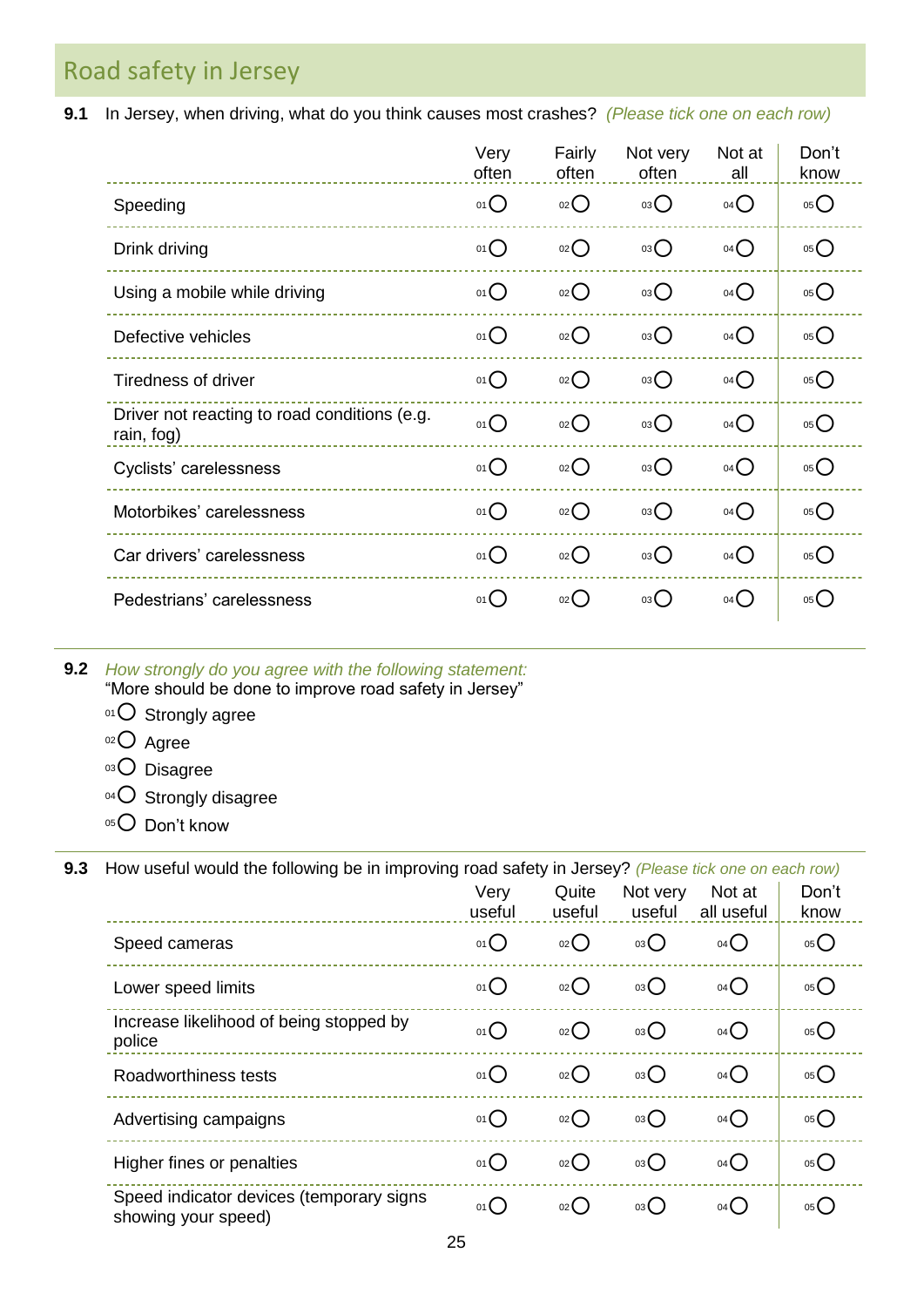**9.4** How useful would the following be in improving road safety in Jersey? *(Please tick one on each row)*

|                                                                 | Very<br>useful | Quite<br>useful | Not very<br>useful | Not at all<br>useful | Don't<br>know |
|-----------------------------------------------------------------|----------------|-----------------|--------------------|----------------------|---------------|
| Penalty points system for drink driving or<br>speed convictions | 01()           | 02()            | 03()               | 04()                 | 05()          |
| Training courses for repeat drink drivers or<br>speeders        | 01()           | 02()            | 03()               | $04$ $\left($        | 05()          |
| Driving / medical tests for older age groups                    | 01()           | 02()            | 03()               | 04()                 | 05()          |
| Other – (please specify                                         | 01()           | 02()            | 03(                | 04(                  | 05(           |

### Travelling to work and parking for work

**► If you do not work, please go to question 9.11 "General Parking"**

**9.5** How often do you use the following ways to travel to **work***? (Please tick one box on each row)* 4 or more

|                                             | times a<br>week | 3 times a<br>week | Twice a<br>week | Once a<br>week    | Occasion-<br>ally | Never           |
|---------------------------------------------|-----------------|-------------------|-----------------|-------------------|-------------------|-----------------|
| Car / van on my own                         | $01$ $\bigcirc$ | 02                | $^{03}O$        | $04$ <sup>O</sup> | 05                | $06$ $\bigcirc$ |
| Car / van with other people                 | $01$ $\bigcirc$ | 02                | 03              | $04$ <sup>O</sup> | 05                | 06()            |
| Motorbike / moped                           | 01()            | 02                | $^{03}$         | $04$ <sup>O</sup> | 05                | 06()            |
| Walk                                        | $01$ $\bigcirc$ | 02                | 03              | $04$ $\bigcirc$   | 05                | 06()            |
| Cycle                                       | $01$ $\bigcirc$ | 02                | $^{03}$         | $04$ <sup>O</sup> | 05                | 06()            |
| <b>Bus</b>                                  | $01$ $\bigcirc$ | 02                | $^{03}$         | $04$ $\bigcirc$   | 05                | 06()            |
| Taxi                                        | $01$ $\bigcirc$ | 02                | 03              | $04$ $\bigcirc$   | 05                | 06()            |
| I work from home / live at<br>place of work | 01()            | $_{02}$ $\bigcap$ | 03              | 04()              | 05()              | 06()            |

**9.6** Do you work in town?

- 01 Yes
- $02$  No

**► If you park your car in town for work, please answer the next few questions, otherwise please go to question 9.11 "General Parking"**

**9.7** If you travel to work by car into town, where do you park?

 $01$  Public multi-storey car park

02 Other public car parking

 $03$  Private free parking provided by work

 $04$  Private parking you pay for

05 Other *(please specify*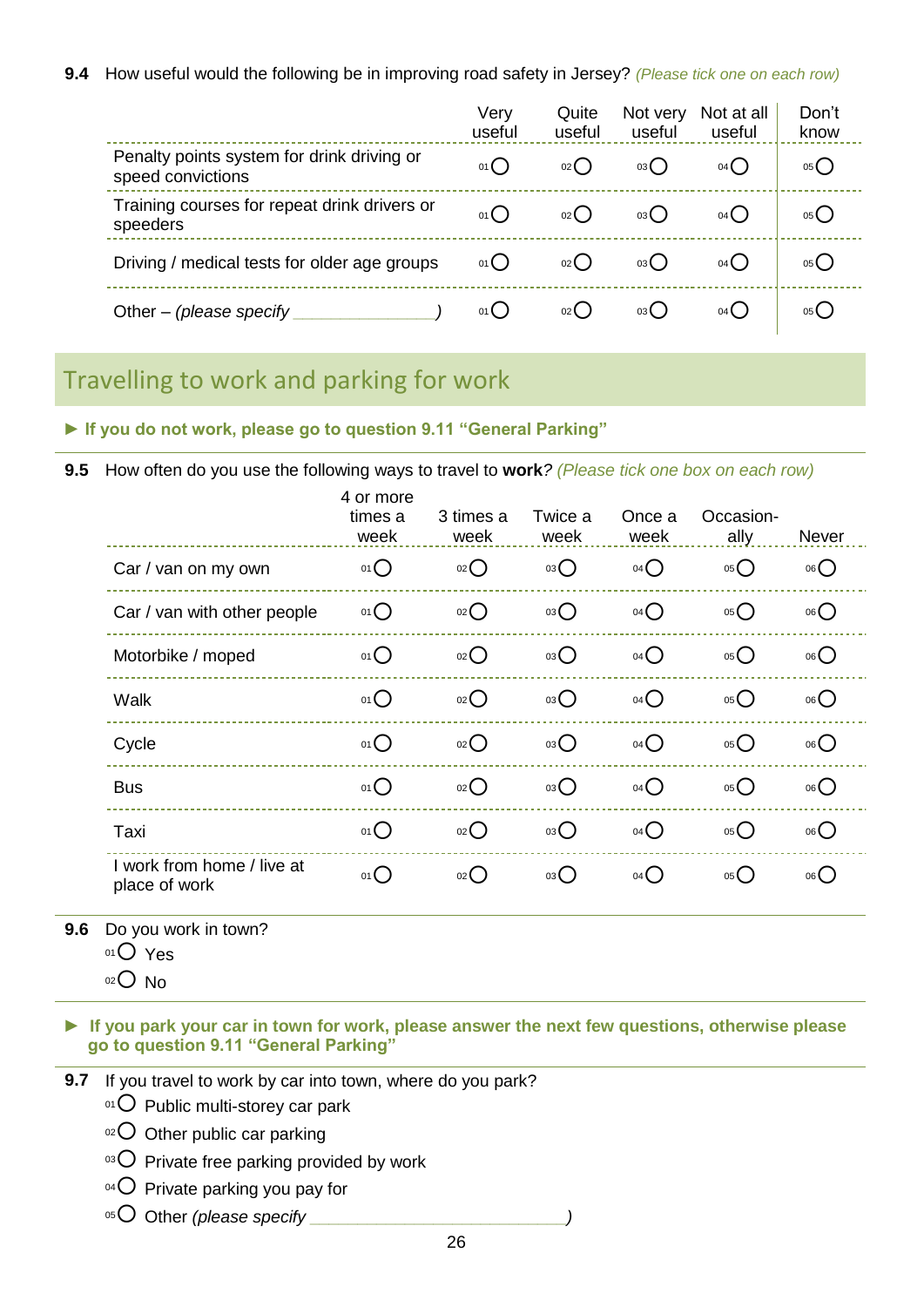#### **► If you park your car in town for work, please answer the next few questions, otherwise please go to question 9.11 "General Parking"**

- **9.8** Have you changed where you park for work in the last 5 years?
	- $01$  Yes
	- $02$  No
- **9.9** If you answered yes, where did you park before?
	- $01$  Public multi-storey car park
	- $02$  Other public car parking
	- $03$  Private free parking provided by work
	- $04$  Private parking you pay for
	- 05 Other *(please specify \_\_\_\_\_\_\_\_\_\_\_\_\_\_\_\_\_\_\_\_\_\_\_\_*

**9.10** How often have you been unable to get a space in your chosen car park when parking for work in the last 3 months?

- 01 O No times
- $02$  Once in the 3 month period
- $103$  Once or twice a month in the last 3 months
- $04$  About once a week or more

### General parking

**9.11** How do you rate the following parking facilities in town?

|                                            | Very<br>poor  | Poor | Good  | Verv<br>good | Don't<br>know |  |
|--------------------------------------------|---------------|------|-------|--------------|---------------|--|
| Availability of bicycle parking in town    | 01()          | 02() | 03()  | 04()         | 05()          |  |
| Availability of motorcycle parking in town | 01()          | 02() | 03()  | 04(          | 05()          |  |
| Availability of shoppers parking           | $01$ $\left($ | 02(  | 03()  | 04(          | 05()          |  |
| Availability of commuter parking           | $01$ (        | 02(  | 03( ) | $04$ ()      | 05(           |  |

- **9.12** If you drive to the shops in town, where do you park?
	- $01$  Public multi-storey car park
	- $02$  Other public car parking
	- $03$  Private free parking provided by work
	- $04$  Private parking you pay for
	- $05^\circ$  I don't drive to town to shop
	- 06 Other *(please specify \_\_\_\_\_\_\_\_\_\_\_\_\_\_\_\_\_\_\_\_*

**9.13** How often have you been unable to get a space in your chosen car park when parking for the shops in the last 3 months?

- $01$  I haven't driven to town to shop in the last 3 months
- $02$  No times
- $03$  Once in the 3 month period
- $04$  Once or twice a month in the last 3 months
- $05$  About once a week or more

| If yes, which car park and at what<br>time and day? |
|-----------------------------------------------------|
|                                                     |

If yes, which car park, and at what

**\_\_\_\_\_\_\_\_\_\_\_\_\_\_\_\_\_\_\_\_\_\_\_\_\_\_\_\_\_**

time and day?